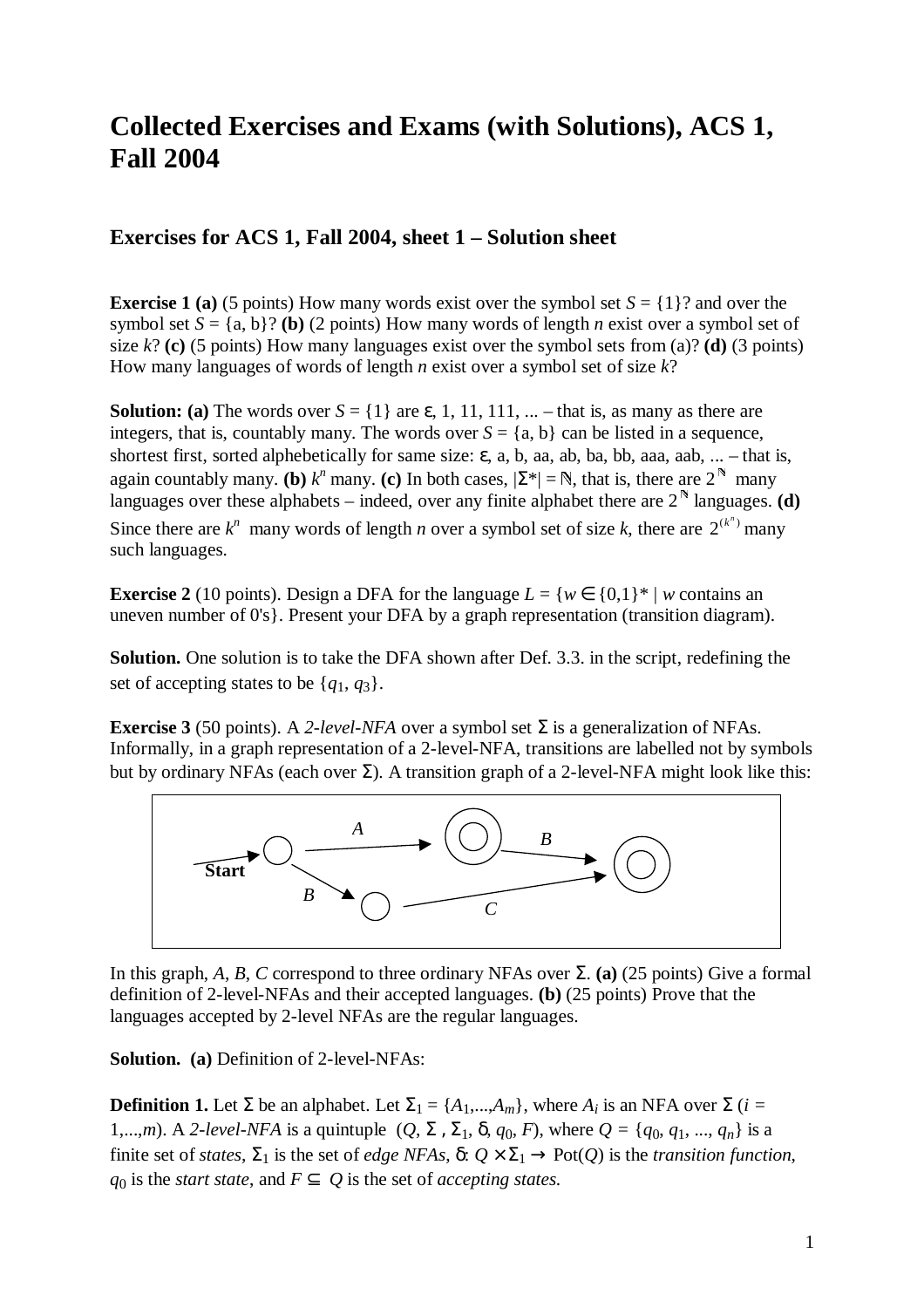Definition of languages accepted by 2-level-NFAs: First define the extended transition function for 2-level-NFAs like for ordinary NFAs, then proceed to the "2nd-level language" accepted by 2-level-NFAs, then proceed to the language accepted by a 2-level-NFA. Altogether this makes 3 definitions:

**Definition 2.** The *extended transition function*  $\hat{\delta}: Q \times \Sigma_1^* \to Pot(Q)$  *for a 2-level-NFA*  $(Q, \Sigma, \Sigma_1, \delta, q_0, F)$  is defined by  $\forall q \in Q : \hat{\delta}(q, \varepsilon) = \{q\}$  and  $\forall q \in Q$   $\forall w \in \Sigma_1^* \forall A \in \Sigma_1 : \hat{\delta}(q, wA) = \bigcup_{p \in \hat{\delta}(q, w)} \delta(p, A)$ .<br>
Definition 3 The 2nd level language accepted by a 2 let

**Definition 3.** The 2nd-level language accepted by a 2-level-NFA  $(Q, \Sigma, \Sigma_1, \delta, q_0, F)$  is the set of all words *w* over  $\Sigma_1$  for which  $\hat{\delta}(q_0, w) \cap F \neq \emptyset$ .

**Definition 4.** The language accepted by a 2-level-NFA  $B = (Q, \Sigma, \Sigma_1, \delta, q_0, F)$  is the set set of all words *w* over  $\Sigma$  which can be written as  $w = v_1v_2...v_k$ , where  $v_j \in L(A_{ij})$  and  $A_{i_1}...A_{i_k}$  is in the 2nd-level language accepted by *B.*

**(b)** We have to show that the set of regular languages is included in the set of languages accepted by 2-level-NFAs (part A) and vice versa (part B).

Proof of part A: Let  $A = (Q, \Sigma, \delta, q_0, F)$  be an ordinary NFA with language  $L(A)$ . For each *a*  $∈ Σ$ , let *A<sub>a</sub>* be a ordinary NFA with *L*(*A<sub>a</sub>*) = {*a*}. Put  $Σ_1 = {A_a | a ∈ Σ}$ }. Then the 2-level NFA  $B = (Q, \Sigma, \Sigma_1, \delta, q_0, F)$  obviously accepts  $L(A)$ .

Proof of part B: Let the 2-level NFA  $B = (Q, \Sigma, \Sigma_1, \delta, q_0, F)$  accept the language  $L(B)$ , where  $\Sigma_1 = \{A_1,...,A_m\}$  and where  $A_i = (Q_i, \Sigma, \delta_i, q_{0i}, F_i)$ . We may assume that the  $Q_i$  are pairwise disjoint. Idea: replace any transition  $\delta(q, A) = p$  of *B* by the complete set of transitions from *A<sub>i</sub>*, linking *q* to the start state of *A<sub>i</sub>* by an ε-transition and all accepting states from *A<sub>i</sub>* to *p* by εtransitions. Formally, define an ε-NFA *C* = (*Q*', Σ , δ', *q*0', *F*') by putting *Q*' = *Q* ∪ *Q*<sup>1</sup>  $∪ ... ∪ Q_m$ ,  $q_0' = q_0$ ,  $F' = F$  and

$$
\delta' = \delta_1 \cup \ldots \cup \delta_m \cup \{ (q, \varepsilon, q_{0i}) \mid (q, A_i, p) \in \delta \} \cup \{ (p_i, \varepsilon, p) \mid (q, A_i, p) \in \delta \text{ and } p_i \in F_i \}.
$$

(Note that we interpret transition functions here as sets of transitions). It is obvious that *C* accepts the same language as *B*.

**Exercise 4** (15 points). Give a regular expression that tries to catch in an electronic ad newspaper all ads where someone sells a car, like "Wanted: Mercedes model C, built 1999 or later", or "Want to buy: pickup in driveable condition, any make, cheap". As symbol set Σ, use the standard symbols that appear in newspapers (including interpunctuation and space). Minimal requirement for a solution: Your regexp should match the above two examples and at least 1000 others, but it should not match "For sale: Mercedes model C, built 1999" or "Want to pick up a friend". You may assume that some preprocessor has segmented the newspaper text into separate ads; your regexp should match complete car offer ads and reject other ads. Use the regexp syntax from the lecture. You don't have to use boldface for the regexps denoting single symbols. Full points are awarded to solutions that display some effort toward a useful regexp.

**Solution.** This calls for creativity. Let's use shorthand S for the regexp  $(a+b+...+A+...+Z+...+9+0)$  that matches any one symbol from our symbol set, and let  $\Box$  be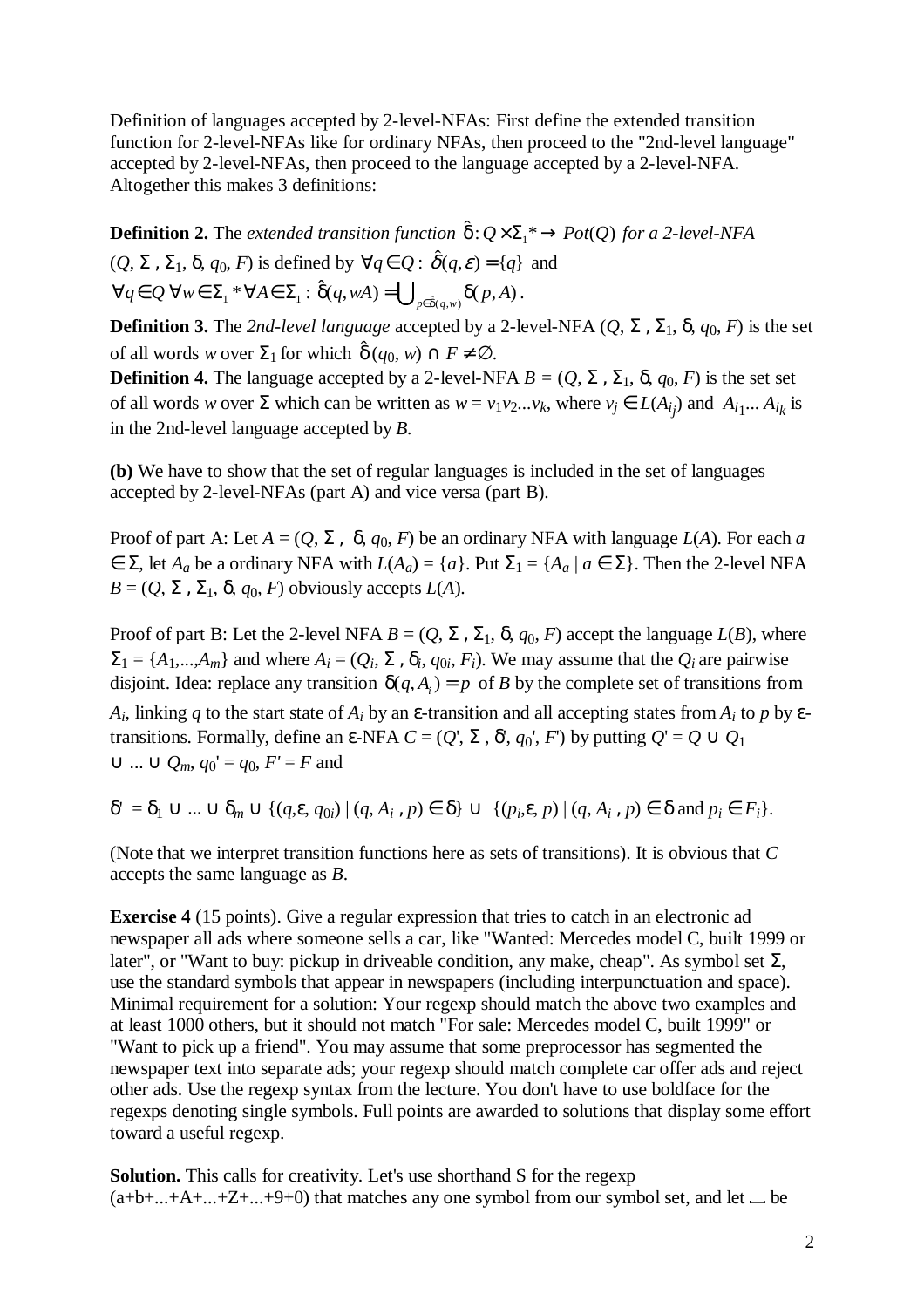the regexp denoting the space symbol. A minimalistic solution (which would meet the minimal requirements but would disappoint me and get few points) would be

 $(\epsilon + S)^*$  (Wanted: *\_Mercedes* + driveable).

**Exercise 5.** Give a DFA [by way of its transition diagram] (10 points) and a regexp (10 points) for the language *L* of words over {*a*,*b*,*c*} that do not contain *ac* as a subword. Explain by an informal description why your automaton and your regexp work.

**Solution.** The DFA drawn below (left) obviously accepts all words that do contain the subword *ac*. By exchanging the set  $\{q_2\}$  of accepting states for its complement  $\{q_0, q_1\}$ , one obtains a DFA (right) that accepts *L.* 



An equivalent regexp could be constructed from the solution DFA by the method from the lecture. Here is another one that is hand-crafted from the solution DFA, observing that *L* consists of all words whose state paths stay in states  $q_0$ ,  $q_1$ ; the regexp describes these paths in a way that is very similar to the regexp  $E_i = (R + SU^*T)^* SU^*$  given in the proof of prop. 3.3 in the lecture notes:

$$
((b+c)+(a(b+a)))^*a + ((b+c)+(a(b+a)))^*
$$
 [ same as  $((b+c)+(a(b+a)))^*(a+\varepsilon)$ ]

**Exercise 6** (25 points). Design a DFA that accepts the language denoted by  $(((\varepsilon+a)b)^*)a^*$ . by (i, 10 points) designing first an ε-NFA for this language (inspired by the methods from the proof of proposition 3.4, possibly with simplifications that suggest themselves), then (ii, 15 points) deriving an equivalent DFA from that by the subset construction. Represent your automata by transition diagrams.

**Solution.** The left diagram shows an ε-NFA for our language, the right the DFA derived from it by the subset construction.

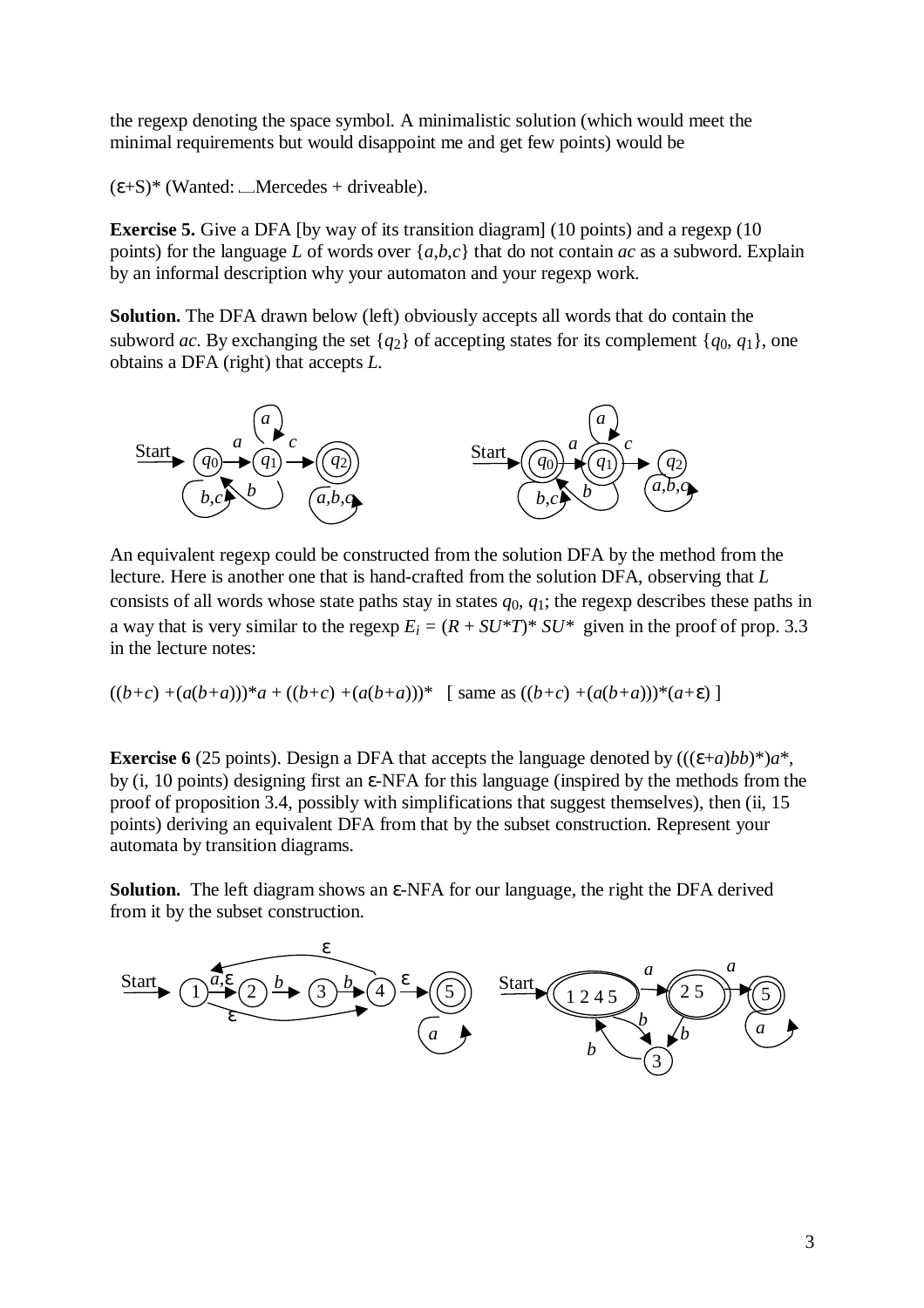### **Exercises for ACS 1, Fall 2004, sheet 2 – Solution sheet**

**Exercise 1.** Let  $\Sigma = \{0,1\}$ . Prove or disprove the following two claims (*R*, *S* are language variables):

| (a, 5 points)  | $(L_1 + L_2)^* L_2 =_{\Sigma} (L_1^* L_2)^*$         |
|----------------|------------------------------------------------------|
| (b, 20 points) | $(L_1 L_2 + L_1)^* L_1 = \sum L_1 (L_2 L_1 + L_1)^*$ |

**Solution.** (a) Claim is false. Consider an interpretation *I* that assigns the language  $\{0\}$  to  $L_1$ and  $\{1\}$  to  $L_2$ . Then every word in  $L_1((L_1 + L_2)^* L_2)$  must end with 1, but the word  $\varepsilon$  is in  $L_1((L_1 * L_2)^*)$ . Thus, the two regexps with language variables are not equivalent.

**(b)** Claim is true. Using Corollary 3.7, we have to show that  $L((ab + a)^* a) = L(a(ba + a)^*)$ .

First we show that for any  $k \ge 0$ ,  $(ab + a)^k a = a(ba + a)^k$  (note that "=" here denotes equivalence of regexps). For  $k = 0$  this is obvious. For other k, use distributivity from Proposition 3.5:

$$
(ab + a)^{k} a = (ab + a)^{k-1} (ab + a) a
$$
  
=  $(ab + a)^{k-1} (aba + aa)$   
=  $(ab + a)^{k-1} a (ba + a)$   
=  $(ab + a)^{k-2} (ab + a) a (ba + a)$   
=  $(ab + a)^{k-2} a (ba + a)^{2}$   
= ...  
=  $a (ba + a)^{k}$ 

Now if  $w \in L((ab + a)^* a)$ , then  $w \in L((ab + a)^k a)$  for some *k*. Using our insight just derived, *we conclude*  $w ∈ L$  *(a*  $(ba + a)^{k}$ *)*  $\subseteq L(a(ba + a)^{*})$ . Thus  $L((ab + a)^{*}a) \subseteq L(a(ba + a)^{*})$ . The reverse direction follows analogically.

**Exercise 2** (10 points). Prove that the language  $L = \{0^n | n \text{ is a power of 2}\}\)$  is not regular.

**Solution.** A clear case for the pumping lemma. Assume *L* is regular. Let *m* be a pumping lemma constant. Then  $0^{2m} \in L$ . The P.L. implies that also  $0^{2m+\tilde{k}} \in L$ , where  $1 \leq k \leq m$ . But  $2^m+k$  is not a power of 2, so  $0^{2^m+k} \notin L$ , a contradiction.

**Exercise 3 (15 points).** Let *L* be a regular language specified by a DFA, NFA, ε-NFA, or regexp. Show that it is decidable whether  $L = \sum^{k}$  for some  $k > 0$ .

**Solution.** There are many ways of how this can be decided. One elegant way is to first construct the minimal DFA *A* for *L*. Then obviously  $L = \sum^{k}$  for some *k* iff *A* has the form



Note. The use of the word "obviously" in mathematical proofs is a delicate affair. One never knows what the reader is ready to accept as obvious. Here I think we have a borderline case,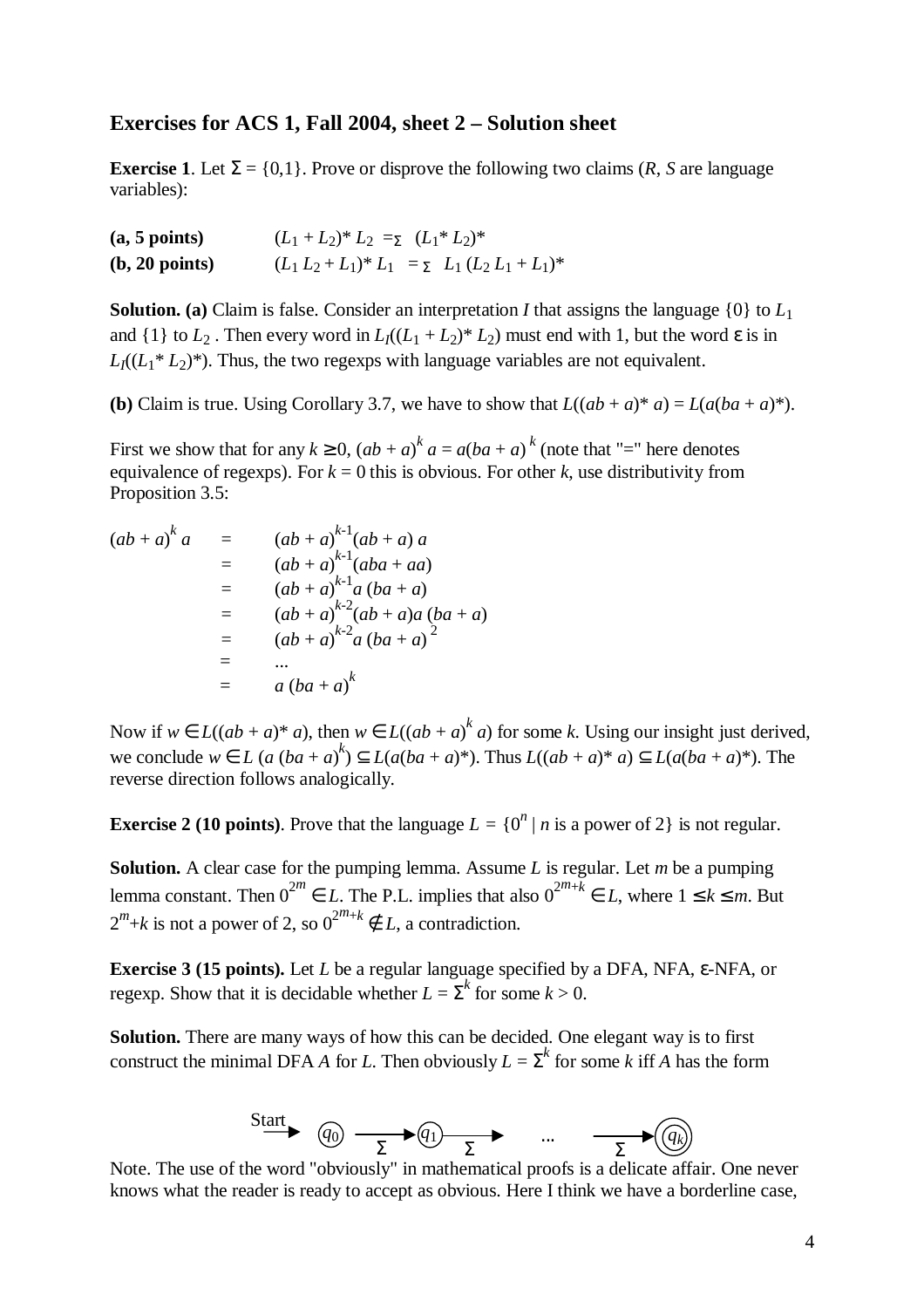and one might feel the need to prove that if  $L = \sum^{k}$  then the minimal automaton actually has the given form (it is really obviously obvious that this kind of DFA accepts  $L = \sum^{k}$ , so the only possibly questionable claim is its minimality). Minimality of DFAs of the shown form could be proven by going through the table-filling algorithm and showing that all the shown states are distinguishable. This would be a case for extra grading points.

**Exercise 4 (5 points).** Is the class of regular languages closed under infinite union?

**Solution.** Heaven, no!!!! Let *L* be a non-regular language (the pumping lemma has provided us with examples of non-regular langugages – and we also know that *L* must be infinite). Then  $L = \bigcup_{w \in L} \{w\}$ . But each  $\{w\}$  is a regular language, so the regular languages cannot be closed under infinite union. closed under infinite union.  $_{w\in L}$  {*w*}

**Exercise 5 (15 points)** Minimize the DFA shown in the figure by using the table filling method. Deliverables: the filling table, the set of states of the minimal DFA, and a graph representation of the minimal DFA.



**Solution.** Manual labour by accurate following of the recipe...



New states: {*a*}, {*b*}, {*c*,*d*}, {*e*,*f*}

**Exercise 6 (a, 10 points)** Describe a general method by which one may transform any DFA *A* into an equivalent ε-NFA that has only a single accepting state. **(b, 10 points)** Transform your result minimal DFA from exercise 1 into a single-accepting-state ε-NFA, either using the general method you described in part **(a)** or by using insight.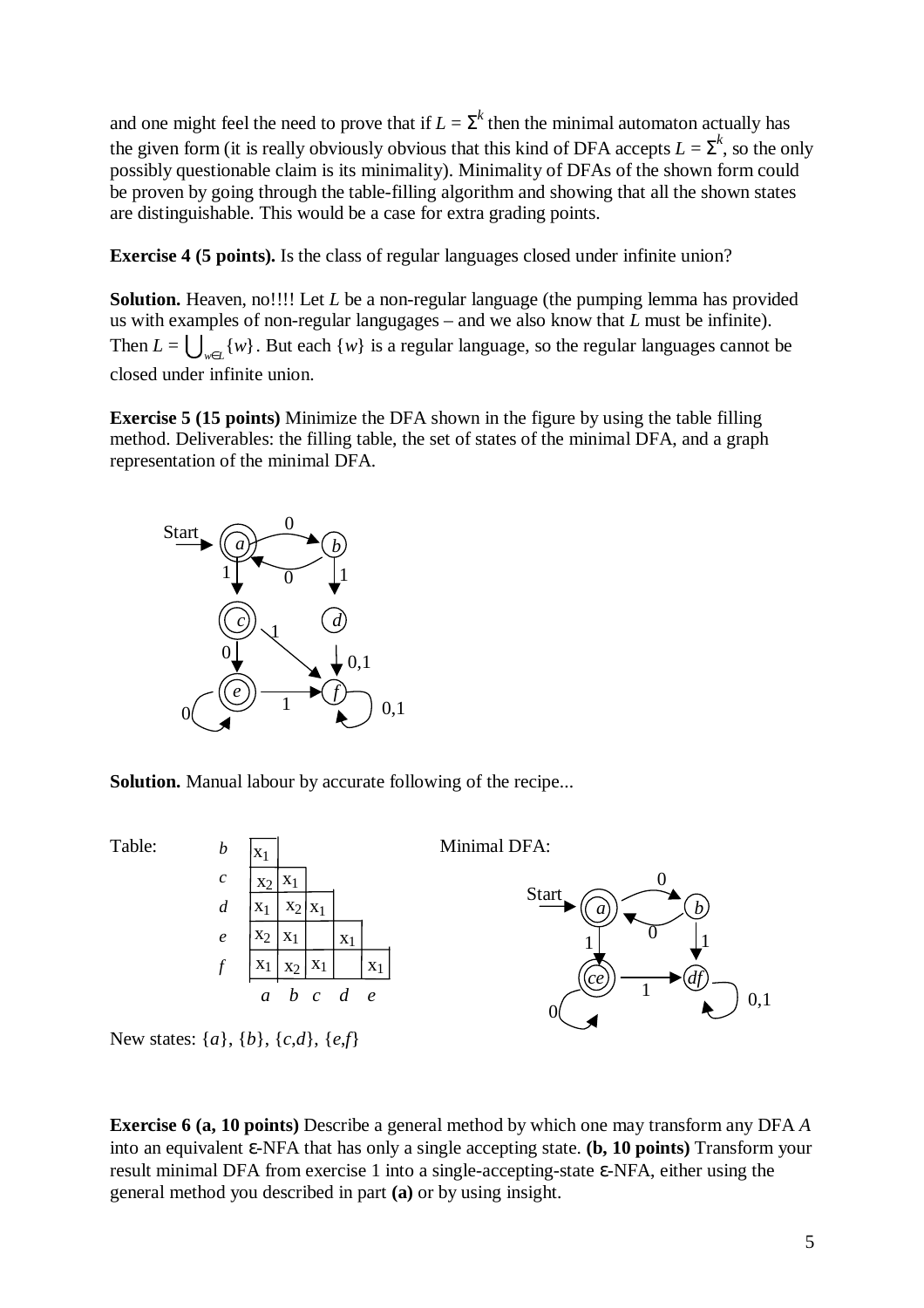**Solution (a)** First transform *A* into an equivalent regexp, then transform that into an equivalent  $\varepsilon$ -NFA using the method from the proof of proposition 3.4 from the script – which yields an ε-NFA with only one accepting state. **(b)** By insight: add an ε to the transition from state *a* to state *ce* in the minimal DFA shown in the solution of exercise 1. Then make state *a* non-accepting. The resulting ε-NFA clearly accepts the same language.

**Exercise 7 (30 points).** Consider a minimal DFA *A* that works on an alphabet Σ. Assume that you are told that it has *m* states, but you know nothing more about *A* – it is a "black box" and your only way of getting information about *A* is to feed in words and observe whether they are accepted. Give an algorithm for determining the transition diagram of *A* from (any finite number of) such observations. One extremely expensive method would be to first construct all possible minimal DFAs of size *m*, [a HUGE number of DFAs this would give you!] then start testing all words from  $\Sigma^*$  in alphabetical enumeration, weeding out all DFAs that on some word behave different from your black box. Then at some point only one of your DFAs is left,  $\rightarrow$  problem solved. Don't do it this way, but reconstruct  $R_L$  from the Myhill-Nerode theorem – that gives a much faster reconstruction.

**One possible solution.** We know that  $R_L$  has *m* classes. First observe that in order to check whether for any words *u*,*v* it holds that *uR<sub>L</sub>v*, one only has to check whether  $uw \in L(A) \Leftrightarrow vw$  $\in L(A)$  for all words *w* of length  $\leq m$  (two words *u*, *v* are not equivalent iff they can be distinguished by a word *w* of length  $\leq m$ , that is, *uw*  $\in L(A)$  but *vw*  $\notin L(A)$  or vice versa – this is the idea of the table-filling algorithm). So it is possible to determine whether  $uR_1v$  by at most  $Σ<sup>m</sup>$  many checks.

We next procure representatives  $r_1$ , ...,  $r_m$  of the  $R_L$ -equivalence classes, such that we may write them as [*r*1],..., [*rm*]. We may assume that these representatives have length at most *m*. Choose  $r_1, ..., r_m$  among all words  $u, v$  of length  $\leq m$  such that the chosen  $r_i$  are pairwise not equivalent. Without loss of generality choose  $r_1 = \varepsilon$ .

Identify the states of the DFA you are about to reconstruct with  $[r_1]$ ,...,  $[r_m]$ . Assign  $[r_1] = [\varepsilon]$ to be the starting state, according to the construction in the proof of the Myhill-Nerode proposition, and choose as accepting states all  $[r_i]$  where  $r_i \in L(A)$ . Finish your construction by putting

for 
$$
i = 1,...,m, a \in \Sigma
$$
:  $\delta([r_i], a) = [r_i, a] = [r_j],$ 

where you use the method to decide  $uR_Lv$  to find out to which representative  $r_i$  the word  $r_i$  a is equivalent.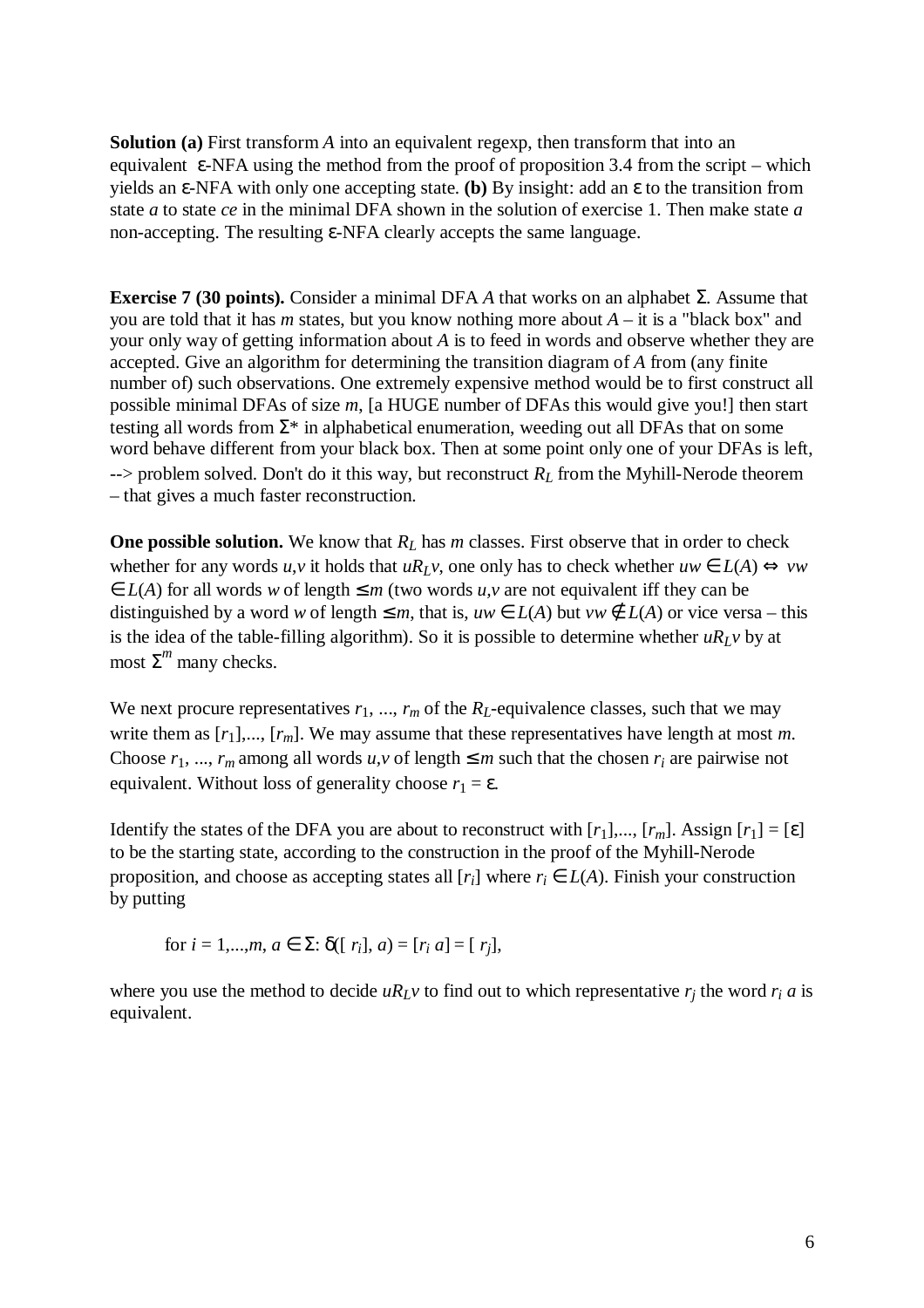## **Exercises for ACS 1, Fall 2004, sheet 3: Solutions**

**Exercise 1.** (10 points) Give a CFG for all words over the terminal alphabet  $T = \{a, b, +$ , \*,(,), $\mathbf{\varepsilon}, \emptyset$ } that are regular expressions over  $\Sigma = \{a, b\}$ .

**Solution.** Put  $V = \{E\}$  (which automatically makes *E* the start variable). Then simply replicate the inductive definition of regexps:

 $E \rightarrow a \mid b \mid \varepsilon \mid \varnothing \mid (EE) \mid (E+E) \mid (E^*)$ 

**Exercise 2. (a**, 10 points) Give a CFG for the language  $L = \{w \in \{a, b\}^* \mid w = a^n b^{2n} \}$  for some  $n > 0$ . **(b,** 20 points) Prove with a proof similar to the one from example 4.5. in the lecture notes that your grammar really generates the language *L*.

**Solution.** (a) Put  $V = \{S, R\}$ , then the following grammar *G* does the trick:  $S \rightarrow aRhh$ *R* → ε | *aRbb*

**(b)** We show that  $w = a^n b^{2n}$  iff  $w \in L(G)$ .

"  $\Rightarrow$  " Let *w* =  $a^n b^{2n}$ . We show *w* ∈ *L*(*G*) by induction on *n*. Basis: *n* = 1: *w* = *abb* is in *L*(*G*) because *S*  $\Rightarrow$   $B^L b$  is  $B^L b$  in  $B^L b$  is  $B^L b$  is  $B^L b$  is  $B^L b$  is  $B^L b$  is  $B^L b$  is  $B^L b$ because  $S \Rightarrow aRbb \Rightarrow a \in bb = abb$ . Induction: Let  $a^nb^{2n} \in L(G)$ . We show that  $a^{n+1}b^{2(n+1)} \in L(G)$ . There must be a derivation for  $a^{n}b^{2n}$ , which must start with  $S \Rightarrow aRbb$ , and be continued by  $R \Rightarrow^* a^{n-1} b^{2(n-1)}$ . If we replace the first derivation  $S \Rightarrow aRbb$  by  $S \Rightarrow$ <br> $aRbb \Rightarrow aRbb$  by  $a \Rightarrow bRbb$  and sontinue to replace  $B$  by  $a^{n-1}b^{2(n-1)}$  we and up with  $a^{n+1}b^{2(n+1)}$  $aRbb \Rightarrow aaRbbbb$ , and continue to replace *R* by  $a^{n-1}b^{2(n-1)}$ , we end up with  $a^{n+1}b^{2(n+1)}$ .

"  $\Leftarrow$  " Let  $w \in L(G)$ , and let *w* have a derivation of length *n*. We show by induction on *n* that  $w = a^{n-1}b^{2(n-1)}$ . Basis: The shortest possible derivation has length  $n = 2$  and is  $S \Rightarrow aRbb \Rightarrow aS$ *a* ε *bb*, which yields a word of the required form. Induction: Let *w* have a derivation of length *n*+1, where  $n \ge 2$ . The derivation of *w* must have the form  $S \Rightarrow aRbb \Rightarrow aaRbbbb \Rightarrow \dots \Rightarrow w =$ *aa*γ*bbbb*, where γ is a word of terminals derived from *R* in *n*-1 steps. This implies  $S \implies$  $aRbb \implies ... \implies a\gamma bb$  in *n* steps. By induction hypothesis,  $a\gamma bb = a^{n-1}b^{2(n-1)}$ , that is,  $\gamma = a^{n-2}b^{2(n-2)}$ . Therefore,  $a\alpha\gamma b b b = a^n b^{2n}$ .

**Exercise 3. (a,** 15 points) Give a CFG for the language *L* over the the terminals  $T = \{a, b\}$ whose words contain exactly twice as many *b'*s as *a*'s. **(b**, 20 points**)** Prove that your grammar actually generates exactly the words from *L*.

**Solution. (a)** The following grammar *G* does it:

*S* → ε | *SaSbSbS* | *SbSaSbS*| *SbSbSaS*

**(b) (sketch)** It is obvious that *G* generates only words whith twice as many *b'*s as *a*'s. To show that every such word *w* can be generated by *G*, we proceed by induction on the length of *w.* If  $|w| = 0$  or  $|w| = 3$ , it is clear that *w* can be generated by *G*. If *w* has length 3*n* greater than 3, observe that *w* must contain at least one subword *v* of the form *abb* or *bab* or *bba* (because otherwise all subwords of length 3 would contain more *a*'s than *b*'s, which would make it impossible for *w* to contain more *b's* than *a*'s.) Replace this subword within *w* by ε, to obtain a word  $w' = w''\epsilon w'''$  of length 3(*n*-1), which can be generated by *G* by induction hypothesis, and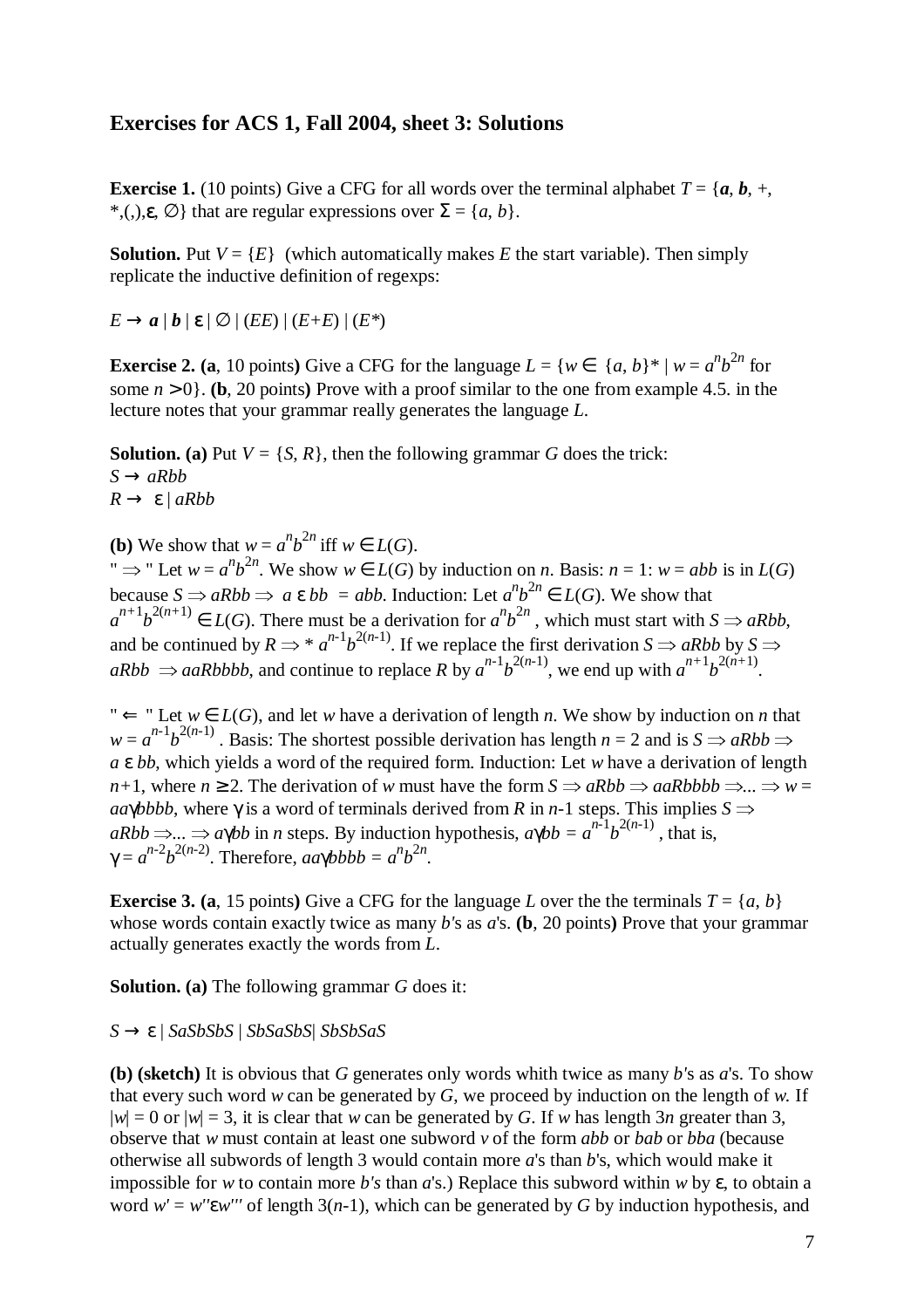where the  $\epsilon$  marks the place where the subword has been cut out. Conclude by arguing that the parse tree of *w'* must have had a final branch  $S \to \varepsilon$  to obtain the highlighted  $\varepsilon$ . This branch can be replaced by a derivation of *v*.

**Exercise 4.** The grammar  $E \to E + E |E^*E|$  (*E*) | **id** generates the arithmetic expressions with +, \*, parentheses and **id**. The grammar is ambiguous because **id** + **id** \* **id** has two different parse trees. **(a**, 5 points**)** Construct an equivalent unambiguous grammar. **(b**, 25 points**)** Construct an unambiguous grammar for all arithmetic expressions with no redundant parentheses. A pair of parentheses is redundant if its removal does not algebraically change the expression, e.g., the parentheses are redundant in  $id + (id * id)$  or  $id * (id)$  but not in  $(id +$ **id**) \* **id**. Explain the idea behind your grammar in words. Give derivations for  $(\mathbf{id} + \mathbf{id})$  \* **id** and  $id * (id + id)$ .

**Solution.** (a) We follow closely the recipe from Example 4.3. in the lecture notes:

| E | $\rightarrow$ | $T/E+T$                |
|---|---------------|------------------------|
| T | $\rightarrow$ | $F/T * F$              |
| F | $\rightarrow$ | $\mathbf{id} \mid (E)$ |

**(b)** 

| E          | $\rightarrow$ | $T/E+T$                 | (1) |
|------------|---------------|-------------------------|-----|
| E'         | $\rightarrow$ | $E+T$                   | (2) |
| T          | $\rightarrow$ | $id / T' * F$           | (3) |
| $T^\prime$ | $\rightarrow$ | $F/T^*F$                | (4) |
| F          | $\rightarrow$ | $\mathbf{id} \mid (E')$ | (5) |

Explanation: Parentheses can be redundant for three reasons: (i) they embrace a product or an atomic **id**, or (ii) they embrace the entire expression, or (iii) they embrace a sum that is not preceded or followed by a \*. Our grammar precludes all three possibilities: (i) parentheses can only be introduced with rule (5), which leads to rule (2), which enforces  $a + inside$ parentheses. (ii): Parentheses can only be introduced by rule (5), which needs a prior derivation of *F*, which can only be introduced together with a \* by (3) or via *T'*, which itself comes with a  $*$  in (3). (iii): same argument as for (ii); ensures that a  $*$  must come before or after parentheses.

Derivation of  $(\mathbf{id} + \mathbf{id})^* \mathbf{id}$ :  $E \Rightarrow T \Rightarrow T' * F \Rightarrow F * F \Rightarrow^* (E') * \mathbf{id} \Rightarrow^* (\mathbf{id} + \mathbf{id})^* \mathbf{id}$ Derivation of **id** \* (**id** + **id**):  $E \Rightarrow T \Rightarrow T' * F \Rightarrow F * F \Rightarrow^* \textbf{id} * (E') \Rightarrow^* \textbf{id} * (\textbf{id} + \textbf{id})$ 

**Exercise 5.** (15 points) Design a PDA for the language *L* of words over the terminal alphabet  $T = \{(.)\}$  that belong to the language of the grammar  $S \rightarrow S S | (S) | \varepsilon$ . (This is the language of all "balanced parenthesis" words). The PDA should accept by going into an accepting state. Specify your PDA by its transition function, and describe the principles behind your design in intuitive terms.

**Solution.** Intuitive description: the PDA may, at any time and regardless of top stack symbol, read in an opening "(" and memorizes the opening by pushing one ")" on the stack. It may read in a ")" only if an ")" is the top stack symbol, which is then deleted. When the bottom stack symbol  $Z_0$  is seen, the PDA may enter an accepting state with  $\varepsilon$  input.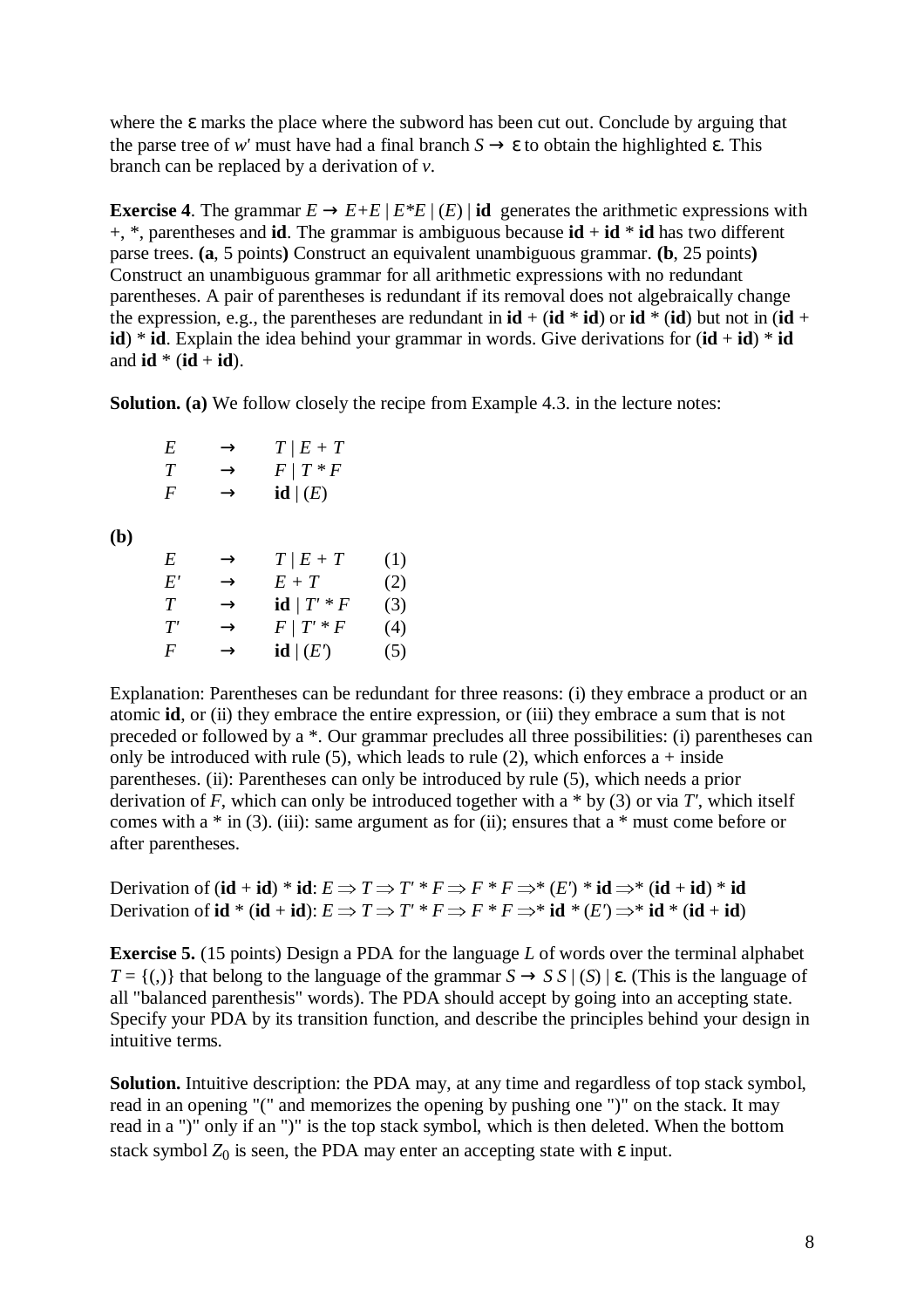The state set is  ${q,p}$ , where *q* is the start state and *p* the accepting state. The stack symbols are  $\{Z_0, \}$ . Here is the transition function:

 $\delta(q, \varepsilon, Z_0) = \{(p, Z_0)\}\$  $\delta(q, (0, \#)) = \{(q, 0, \#)\}\$  for any stack symbol # δ(*q*, ), )) = {(*q*, ε)}

## **Exercises for ACS 1, Fall 2004, sheet 4: Solutions**

Return solutions in paper form on Friday Nov. 12, in the lecture

*Note: a maximum of 100 points is accredited for this sheet.* 

**Exercise 1.** (20 points) Give a PDA to accept  $L = \{0^n 1^m 2^k | n, m, k \ge 1 \text{ and } (n \ne m \text{ or } m \ne k)\}\$ by accepting state. Describe the idea behind your PDA in words and specify its transition function.

**Solution (partial).** *L* is the union of  $L_1 = \{0^n 1^m 2^k | n, m, k \ge 1 \text{ and } n \ne m\}$  with  $L_2 = \{0^n 1^m 2^k | n, m, k \ge 1 \text{ and } n \ne m\}$ *n*,  $m, k \ge 1$  and  $m \ne k$  }. If we have PDAs  $P_1$  and  $P_2$  for  $L_1$  and  $L_2$ , where the state and stack symbol sets of  $P_1$  and  $P_2$  are disjoint and have start states  $q_1$  and  $q_2$  and top stack symbols  $Z_1$ and *Z*2, we can combine them into a single PDA *P* for *L* by joining all states and rules, declaring some new state  $q_0$  and new top stack symbol Z as start state for P and add the transition rule  $\delta(q_0, \varepsilon, Z) = \{(q_1, Z_1), (q_2, Z_2)\}\.$  Then *P* initially takes a random choice between  $P_1$  and  $P_2$ , after which it carries out a run of the chosen PDA. Obviously  $P$  accepts  $L$ .

It remains to provide PDAs for *L*1 and *L*2. Here I only describe the first case. Idea: The PDA for  $L_1$  always ends dead when the input is not of the form  $0^n1^m2^k$ , where *n*, *m*,  $k \ge 1$ . This can be achieved by ensuring that the set  $S_0$  of states that are entered after reading 0 are disjoint from the set  $S_1$  of states that are entered after reading 1, and again both sets are disjoint from the 2-reachable states  $S_2$ . Furthermore, states from  $S_1$  can only be reached from states of  $S_0$  or  $S_1$ , and states from  $S_2$  only from  $S_1$  or  $S_2$  states. Accepting states are all in  $S_2$ . To check the conditions  $n \neq m$ , the PDA first memorizes the number of read 0's by copying them on the stack. When it starts reading 1's, it cancels 0's from the stack until one of the following occurs:

- (i) It reads a 1 but the stack has no more 0's. Then  $n \neq m$ . The PDA enters a mode where it only checks whether the rest of the word is of form  $1^{m'}2^k$ , where  $m' \ge 0$ , k  $\geq 1$ .
- (ii) It reads the first 2 but the stack still has 0's. Then again  $n \neq m$ . The PDA enters a mode where it only checks whether the rest of the word is of form  $2^{k'}$ , where  $k'$  $\geq 0$ .
- (iii) It reads the first 2 exactly after it has deleted the last 0 from the stack. Then  $n = m$ and the PDA is halted in a dead end.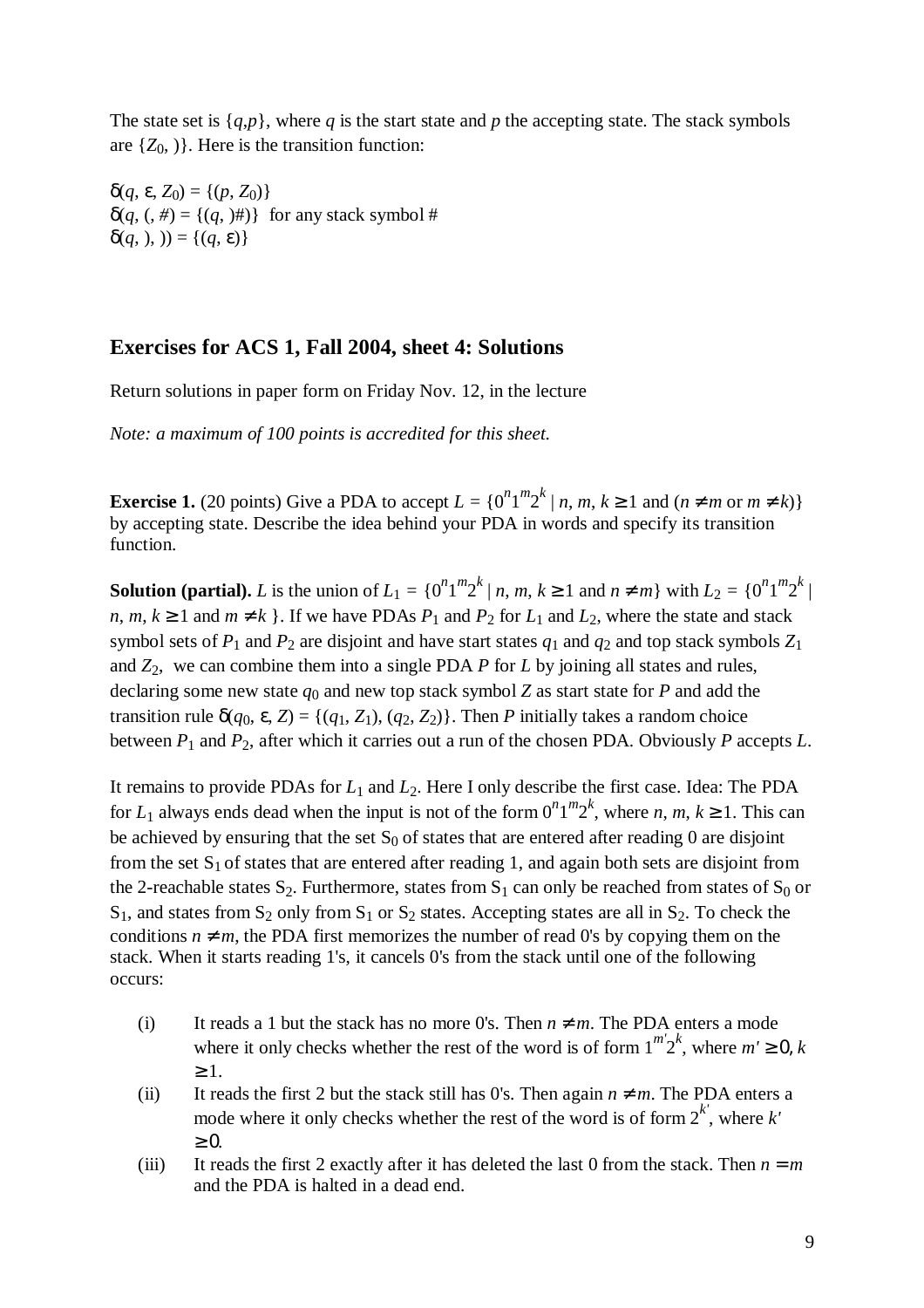Here is a list of the required transitions. The stack top symbol is  $Z_1$ , and the start state is  $q_1$ . The single accepting state is  $q_{\text{accept}}$ .

1.  $\delta(q_1, 0, Z_1) = \{(q_1, 0Z_1)\}\$ 2.  $\delta(q_1, 0, 0) = \{(q_1, 00)\}\$ 3.  $\delta(q_1, 1, 0) = \{(q_2, \varepsilon)\}\;$  ; entering the downcounting of 0's 4.  $\delta(q_2, 1, 0) = \{(q_2, \varepsilon)\}\$ 5.  $\delta(q_2, 1, Z_1) = \{(q_3, Z_1)\}$  ; entering mode (i) 6.  $\delta(q_3, 1, Z_1) = \{(q_3, Z_1)\}$  ; continue reading 1's 7.  $\delta(q_3, 2, Z_1) = \{(q_{\text{accept}}, Z_1)\}\$ 8.  $\delta(q_{\text{accept}}, 2, \#) = \{(q_{\text{accept}}, \#)\}; \# \text{ is any stack symbol}\}$ 9.  $\delta(q_2, 2, 0) = \{(q_{\text{accept}}, \varepsilon)\}\$ ; entering mode (ii) 10.  $\delta(q_2, 2, Z_1) = \{\}$  ; case (iii)

**Exercise 2** (20 points) The PDAs that we use (and everybody else) have a single stack memory. One might wish to increase the power of PDAs by adding more such memories. Give a formal definition of an "*n*-stack PDA", its configurations, and the languages accepted by them (by final state). Follow the definitions 4.9 – 4.12 of the lecture notes. Your definition should be so general as to include the special cases where  $n = 0$  (and then your definition should be equivalent to an NFA); for  $n = 1$  your *n*-stack PDA should be equivalent to our familiar PDAs. Note: there isn't a unique "correct" such definition. *n*-stack PDAs can be defined in various ways, not necessarily equivalent. The purpose of this exercise is that you train writing clean definitions, not to find the "correct" definition. Hint: to cover the case  $n = 0$ without any extra case distinctions, you may use the convention that for any set *X*,  $X^0$  is { $\emptyset$ }.

**Solution.** (1) (one possible definition of *n*-stack PDAs) Let  $n \ge 0$ . An *n*-stack PDA is a 7tuple  $P = (Q, \Sigma, \Gamma, \delta, q_0, Z_0, F)$ , where

- *Q* is a finite set of states,
- $\Sigma$  is a finite set of input symbols,
- $\Gamma$  is a finite stack alphabet,
- δ:  $Q \times (\Sigma \cup \{\epsilon\}) \times \overline{\Gamma}^n \to \text{Pot}_0(Q \times (\Gamma^*)^n)$  is the transition function,
- $q_0 \in Q$  is the start state,
- $Z_0 \in \Gamma$  is the start stack symbol,
- $F \subseteq Q$  is the set of accepting states.

(2) (configuration) A *configuration* of an *n-*stack PDA (*Q*, Σ, Γ, δ, *q*0, *Z*0, *F*) is triple (*q*, *w*, γ), where

- $q \in Q$  is the current state of the PDA,
- $w \in \Sigma^*$  is the remaining input word,
- $\gamma \in (\Gamma^*)^n$  is the *n*-tuple of current stack contents (*i*-th word of  $\gamma = i$ -th stack).

(3) (move) ) For an *n*-stack PDA  $P = (Q, \Sigma, \Gamma, \delta, q_0, Z_0, F)$ , all  $q, q' \in Q$ ,  $a \in \Sigma \cup \{\epsilon\}, w \in$  $\Sigma^*$ ,  $(X_1,...,X_n) \in \Gamma^n$ , and  $(\alpha_1,...,\alpha_n)$ ,  $(\beta_1,...,\beta_n) \in (\Gamma^*)^n$  define

 $(q, aw, (X_1 \beta_1, \ldots, X_n \beta_n)) \vdash_P (q', w, (\alpha_1 \beta_1, \ldots, \alpha_n \beta_n))$  iff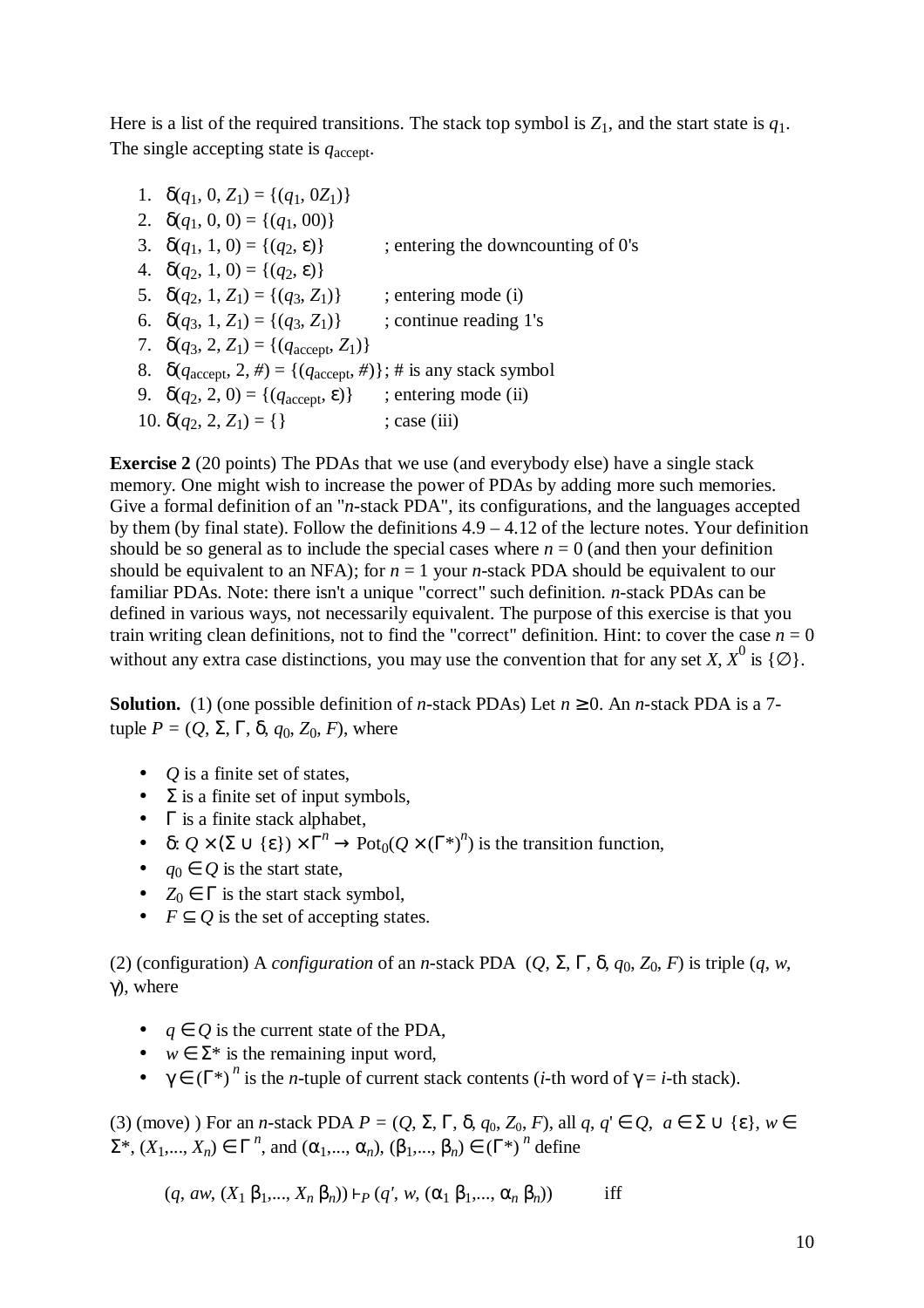$(q', (\alpha_1, ..., \alpha_n)) \in \delta(q, a, (X_1, ..., X_n)).$ 

As usual, define by  $P^*$  the transitive-reflexive closure of  $P^*$  (that is, zero or any number of moves).

(4) (languages accepted by final state) Let  $P = (Q, \Sigma, \Gamma, \delta, q_0, Z_0, F)$  be an *n*-state PDA. Then the *language accepted by P by final state* is

 $L(P) = \{w \in \Sigma^* \mid (q_0, w, (Z_0, ..., Z_0)) \vdash p^* \ (q, \varepsilon, (\alpha_1, ..., \alpha_n))\}$ , where  $q \in F$  and  $(\alpha_1, ..., \alpha_n)$  $\in (\Gamma^*)^n$  }.

**Exercise 3.** (20 points) Show that the language  $L = \{0^n 1^n 2^n | n \ge 1 \}$  can be accepted by a 2stack PDA, by specifying the transition function and explaining the working principle in words. Note: this language is not a CFL (can be shown via the CFL pumping lemma). Thus, introducing 2-stack PDAs properly extends the class of recognizable languages.

**Solution.** Idea: while reading 0's, the first stack is filled with 0's to count them. When reading 1's, the first stack is successively emptied in order to check that there are as many 1's as 0's; at the same time, the second stack is filled with 1's. Finally, when reading 2's, their number is checked using the 1's from the second stack. The stack alphabet is  $\Gamma = \{Z_0, 0, 1\}$ ; *q*<sub>3</sub> is the only accepting state. Here is a possible transition function:

 $\delta(q_0, 0, (X, Y)) = \{(q_0, (0X, Y), (q_1, (0X, Y))\}$  for any *X*,  $Y \in \Gamma$ ;  $\delta(q_1, 1, (1, Y)) = \{(q_1, (\varepsilon, 1Y))\}$  for any  $Y \in \Gamma$ ;  $\delta(q_1, 2, (Z_0, 1)) = \{(q_2, (Z_0, \epsilon))\}$  $\delta(q_2, \varepsilon, (Z_0, Z_0)) = \{(q_3, (Z_0, Z_0))\}$ 

**Exercise 4** (30 points) Convert the following grammar  $G = (V, T, P, S)$  into CNF, by (i) eliminating ε-productions, (ii) eliminating unit productions, (iii) eliminating useless symbols, (iv) putting the resulting grammar in CNF. Each of the steps (i) to (iv) counts 10 points.

 $S \rightarrow 0A0 \mid 1B1 \mid AB$  $A \rightarrow C$  $B \rightarrow S \mid A$  $C \rightarrow S \mid \varepsilon$ 

**Solution:** (i) **a.** Finding nullable variables: NULL(1) =  $\{C\}$ , NULL(2) =  $\{C, A\}$ , NULL(3) =  ${C, A, B}$ , NULL(4) = NULL(5) =  ${C, A, B, S}$ . **b.** For  $S \to 0A0$  add  ${S \to 0A0, S \to 00}$  to *P'*, for  $S \rightarrow 1B1$  add  $\{S \rightarrow 1B1, S \rightarrow 11\}$  to *P'*, for  $S \rightarrow AB$  add  $\{S \rightarrow AB, S \rightarrow B, S \rightarrow A\}$  to *P'*, for  $A \to C$  add {  $A \to C$  } to *P'*, for the remaining rules add { $B \to S$ ,  $B \to A$ ,  $C \to S$ } to *P'*. This gives a new set *P'*

 $S \rightarrow 0A0 | 00 | 1B1 | 11 | AB | B | A$  $A \rightarrow C$  $B \rightarrow S | A$  $C \rightarrow S$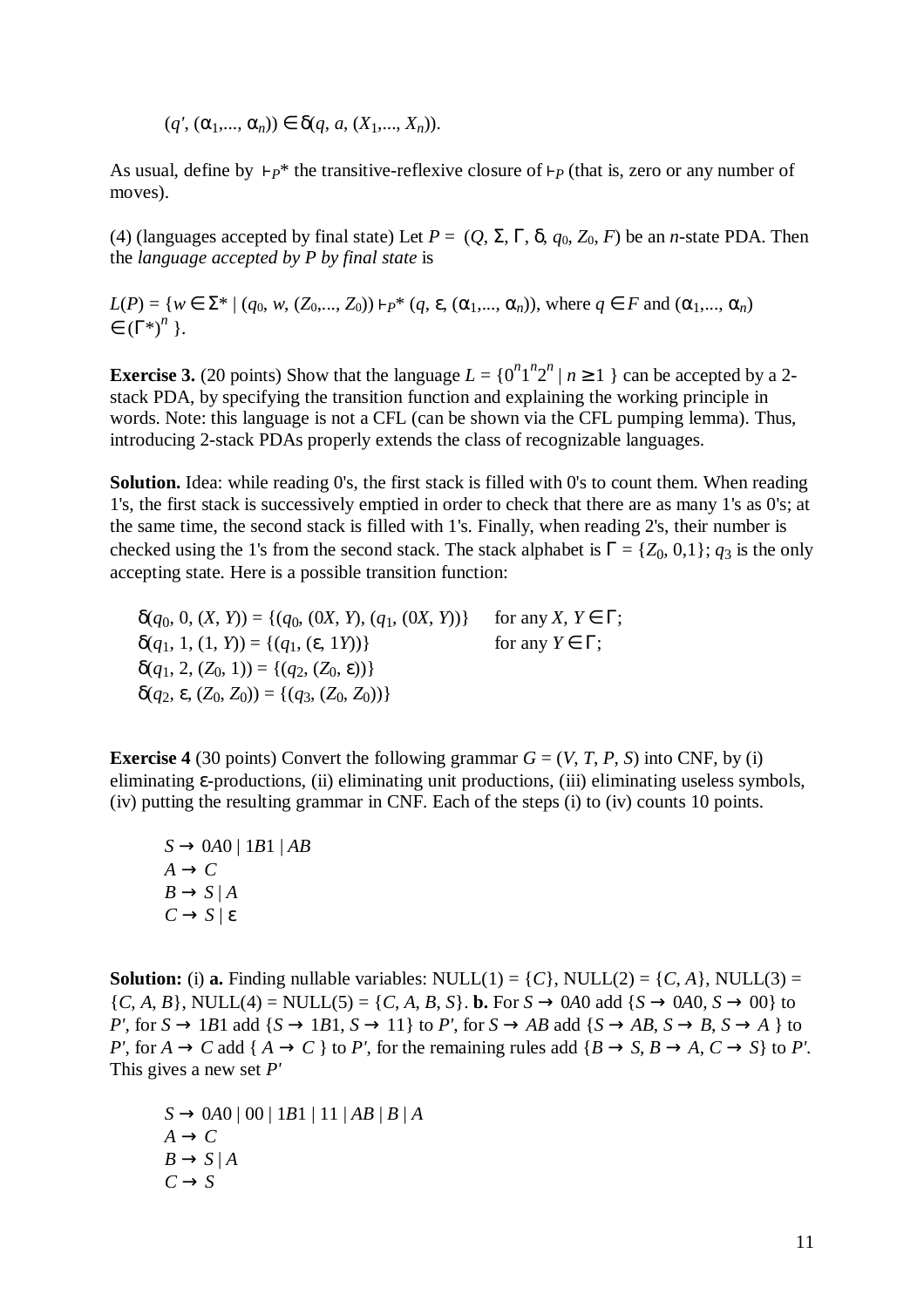(ii) **a.** Finding unit pairs:  $PAIRS(1) = \{(A, A), (B, B), (C, C), (S, S)\}, PAIRS(2) = \{(A, A), (B, B), (C, C), (S, S)\}, PAIRS(3) = \{(A, A), (B, B), (C, C), (S, S)\}, PAIRS(4) = \{(A, A), (B, B), (C, C), (S, S)\}$ B), (C, C), (S, S), (S, B), (S, A), (A, C), (B, S), (B, A), (C, S), PAIRS(3) = {(A, A), (B, B), (C, C), (S, S), (S, B), (S, A), (A, C), (B, S), (B, A), (C, S), (S, C), (A, S), (B, C), (C, A), (C, B), PAIRS(4) = PAIRS(5) = { $(A, A), (B, B), (C, C), (S, S), (S, B), (A, C), (B, S), (B, A), (C, S), (S,$ *A*), (*A*, *S*), (*B*, *C*), (*C*, *B*), (*S*, *C*), (*A*, *B*), (*C*, *A*)}. An easier way to see that here *all* pairs are unit pairs is to check the following directed graph created by the unit transitions from *P'* and see that it is cyclic, that is, every node is transitively reachable from every other node:

 *S A B C*  $S \rightarrow 0A0 | 00 | 1B1 | 11 | AB | B | A$  $A \rightarrow C$  $B \rightarrow S \mid A$  $C \rightarrow S$ 

**b.** Stripping from *P'* all unit productions and then adding all productions of the form  $A \to \alpha$ , where  $B \to \alpha$  is a non-unit production in *P'* and  $(A, B)$  is a unit pair, yields  $P'' =$ 

 $S \rightarrow 0A0 | 00 | 1B1 | 11 | AB$  $A \rightarrow 0A0 | 00 | 1B1 | 11 | AB$  $B \rightarrow 0A0 | 00 | 1B1 | 11 | AB$  $C \rightarrow 0A0 | 00 | 1B1 | 11 | AB$ 

(iii) **a.** We first detect all generating symbols. GEN(1) =  $\{0,1\}$ , GEN(2) = GEN(3) =  $\{0, 1, A$ , *B*, *C*, *S*}.

**b.** Deleting from *G* all nongenerating symbols and productions in which such symbols occur, yields  $G_2 = (V, T, P'', S)$ , because there are no non-generating symbols or productions.

**c.** Next we find all reachable symbols of  $G_2$ . The graph described in the lecture notes is



From this we see that the reachable symbols are {0, 1, *S*, *A*, *B*}.

**d.** Finally we eliminate from  $G_2$  all non-reachable symbols and productions in which such symbols occur, to obtain  $G_1 = (\{S, A, B\}, \{0, 1\}, P''', S)$ , where  $P''' =$ 

 $S \rightarrow 0A0 | 00 | 1B1 | 11 | AB$  $A \rightarrow 0A0 | 00 | 1B1 | 11 | AB$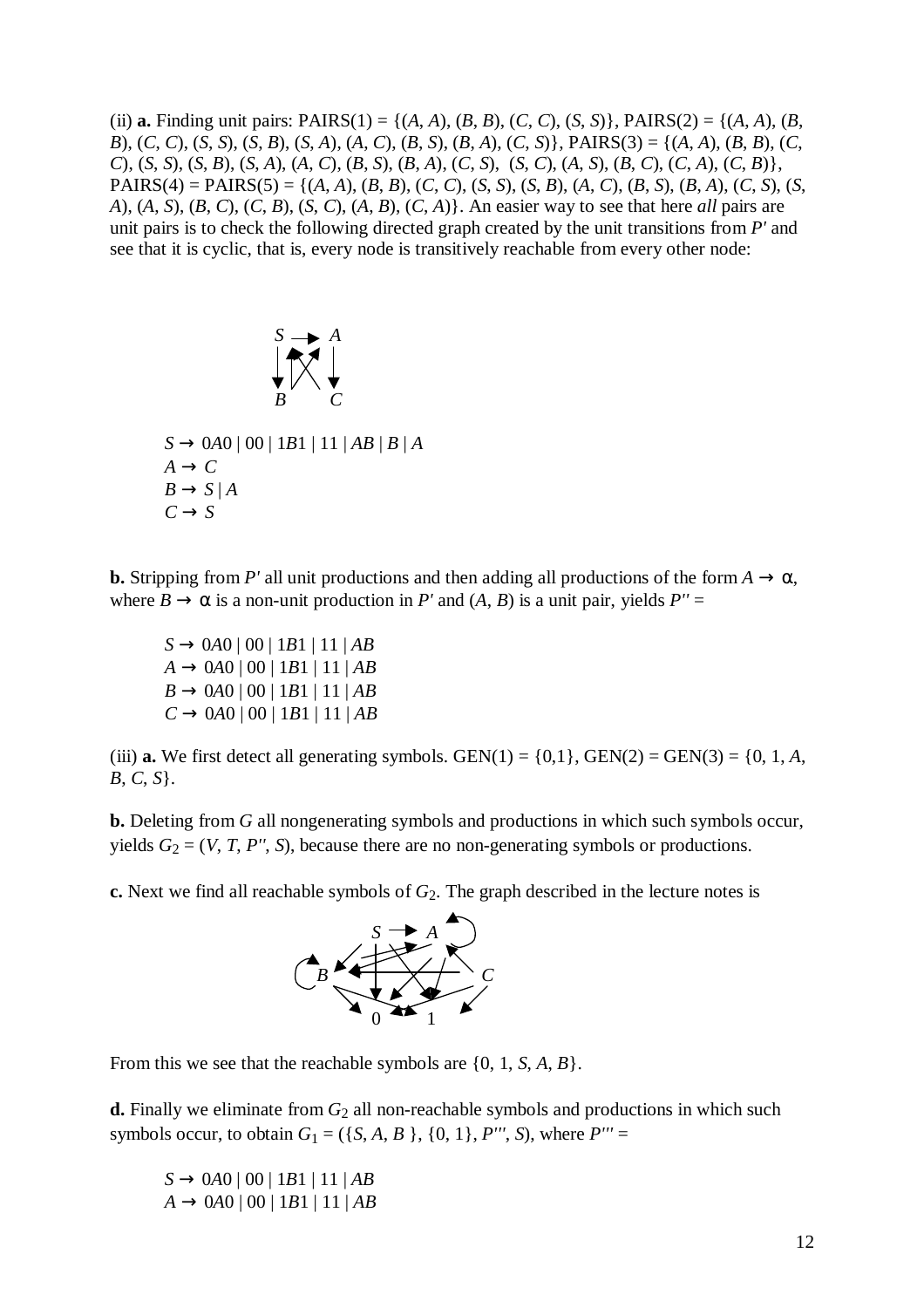$B \rightarrow 0A0 | 00 | 1B1 | 11 | AB$ 

(iv) In the last step, we obtain a CNF grammar by carrying out the two steps given in the proof of theorem 4.10 in the lecture notes.

**a.** Arrange that all bodies of lenght 2 or more consists only of variables. This gives us productions *P'''' =* 

 $S \rightarrow A_0 A A_0 | A_0 A_0 | A_1 B A_1 | A_1 A_1 | A B$  $A \rightarrow A_0 A A_0 | A_0 A_0 | A_1 B A_1 | A_1 A_1 | AB$  $B \rightarrow A_0 A A_0 | A_0 A_0 | A_1 B A_1 | A_1 A_1 | AB$  $A_0 \rightarrow 0$  $A_1 \rightarrow 1$ 

**b.** Break productions with all-variable bodies of length 3 or more into sequences of productions of the form  $A \rightarrow BC$ . This gives us the final rule set  $P_{CNF}$  =

 $S \rightarrow A_0A' | A_0A_0 | A_1B' | A_1A_1 | AB$  $A \rightarrow A_0A' | A_0A_0 | A_1B' | A_1A_1 | AB$  $B \rightarrow A_0A' | A_0A_0 | A_1B' | A_1A_1 | AB$  $A' \rightarrow AA_0$  $B' \rightarrow BA_1$  $A_0 \rightarrow 0$  $A_1 \rightarrow 1$ 

**Exercise 5.** (30 points) Write an unrestricted grammar for  $L = \{0^{(2^n)} | n > 0\}$ , and explain in words how it functions.

**Solution.** This is a classic. Here I copy the solution from an old edition of the HMU book (then only a HU book). Here's the grammar:

*l.*  $S \rightarrow AC0B$ 2.  $C0 \to 00C$ *3.*  $CB \rightarrow DB$ 4.  $CR \rightarrow E$ 5.  $0D \rightarrow D0$ 6.  $AD \rightarrow AC$ 7.  $0E \rightarrow E0$ 8.  $AE \rightarrow \varepsilon$ 

And here is how it works. The idea is that *A* and *B* serve as end markers for strings of 0's which are iteratively doubled in length by a "cursor" *C* that moves through the strings of 0's between *A* and *B*, doubling their number by production 2. When *C* hits the right end marker *B*, it becomes a *D* or *E* by productions 3 or 4. If a *D* is chosen, it migrates left by production 5 until the left endmarker *A* is reached. At that point *D* becomes a *C* again by production 6 and the process starts again. If an *E* is chosen, the right end marker is consumed (in 4.) and the *E* wanders left by production 7 until it hits the left endmarker, which is consumed along with *E*

in production 8. By that time, a word of the desired form  $0^{(2^n)}$  is left.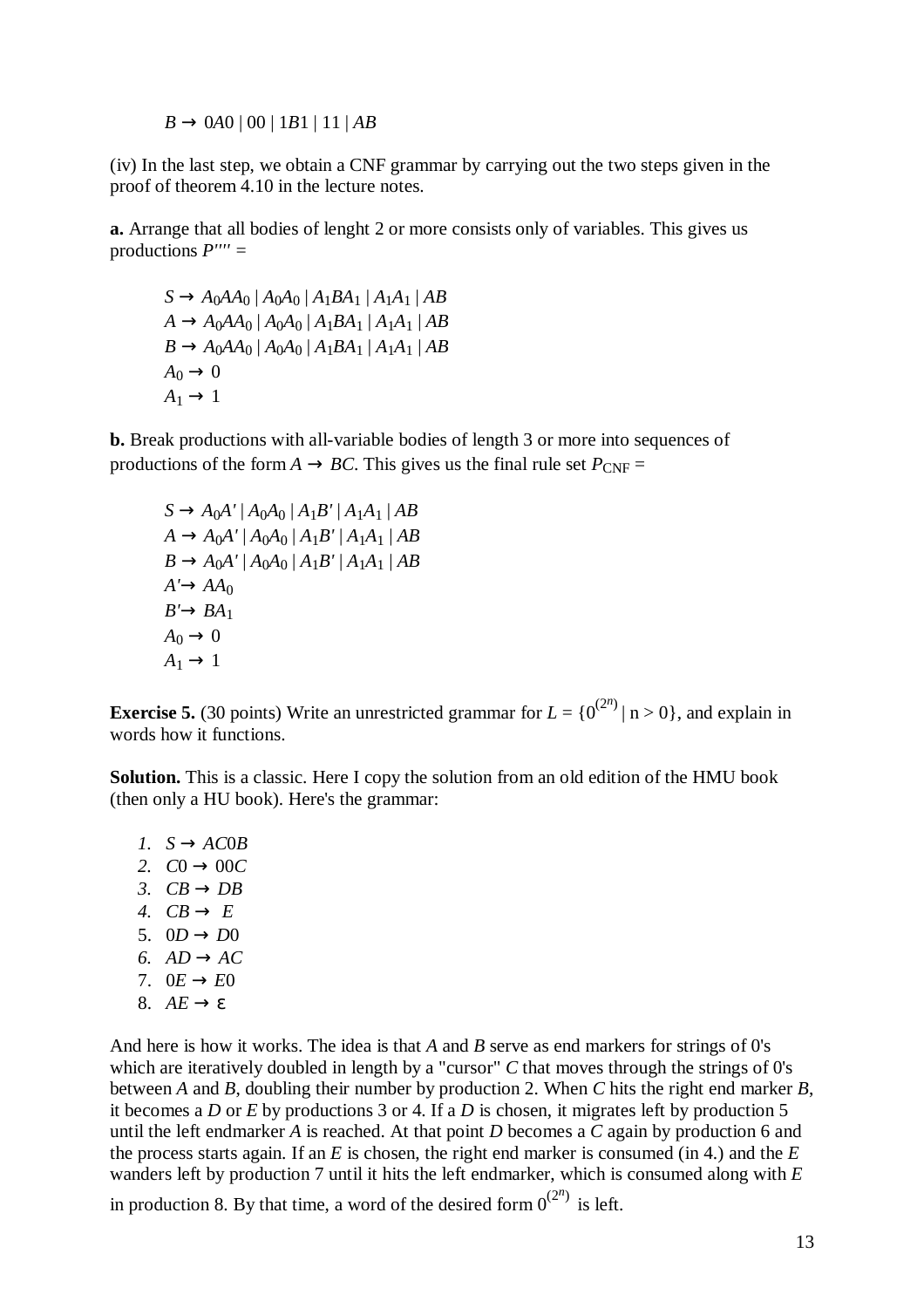# **Exercises for ACS 1, Fall 2004, sheet 5 – Solution sheet**

Return solutions in paper form on **Wednesday** Nov. 24, in the lecture

*Note: a maximum of 100 points is accredited for this sheet.* 

**Exercise 1.** (30 points) Give FOL propositions that formally state the following naturallanguage sentences about personal relationships. Provide a symbol set *S* that you use for all the sentences, and declare what type each symbol is (constant, predicate/relation, function; also state arity). Use the exact FOL syntax as introduced in class.

- a. Scott is the author of Waverley.
- b. Waverley is a famous classical English novel.
- c. A novel is a novel.
- d. A novel is a special type of written art.
- e. If I am the author of Waverley, and the author of Waverley is Scott, then I am Scott.
- f. I like Waverly better than any other novel.
- g. There exist at least two men by the name of "Scott".

Which of your propositions are tautologies, which are contradictions?

**Solution.** (not unique - - there are always many ways to formalize natural language statements) Symbol set: constants Scott\_The\_Author, Waverley, I, Scott\_Name; unary predicate symbols: Famous, Classical, English, Novel, Written\_Art; ternary relation symbols: Who\_Likes\_What\_Better\_Than; unary function symbols: Author\_of, Name\_of.

- a. Author\_of Waverley = Scott\_The\_Author
- b. Famous Waverley ∧ Classical Waverley ∧ English Waverley ∧ Novel Waverley
- c.  $\forall x_1$  (Novel  $x_1 \rightarrow$  Novel  $x_1$ )
- d.  $\forall x_1$  (Novel  $x_1 \rightarrow W$ ritten\_Art  $x_1$ )
- e. (I = Author of Waverley ∧ Scott = Author of Waverley  $\rightarrow$  I = Scott)
- f.  $\forall x_1$  (Novel  $x_1 \wedge \neg x_1 =$  Waverley  $\rightarrow$  Who\_Likes\_What\_Better\_Than I  $x_1$ Waverley)
- g.  $∃ x_1 ∃ x_2(¬ x_1 = x_2 ∧ (Name_of x_1 = Scott_name ∧ (Name_of x_2 = Scott_name))$

c and e are tautologies, none is a contradiction.

**Exercise 2** (20 points) For your symbol set *S* of the previous exercise, describe an *S*-structure in which all the statements of Exercise 1 hold.

**Solution.** Put  $A = \{$  Scott, Waverley, I, Scott-the-name  $\}$ ; this set contains two persons, a novel, and a name. Put  $\mathsf{Famous}^A = \mathsf{Classical}^A = \mathsf{Novel}^A = \mathsf{English}^A = \mathsf{I}$  ${\sf Written\_Art}^A =\ \{\mathtt{Waverley}\},$   ${\sf Who\_likes\_What\_Better\_ Than}^A = \varnothing,$   ${\sf Author\_of}^A = \emptyset$  $\{(\text{Wave} \$  Scott) $\}$ , **Name\_of**<sup>A</sup> =  $\{(\text{Scott}, \text{Scott-the-name})\}$ .

**Exercise 3** (20 points) Let  $S = \{ \leq \}$ , where  $\leq$  is a binary relation symbol. Characterize in words the class of all *S*-structures  $\mathcal{A}$  which are models of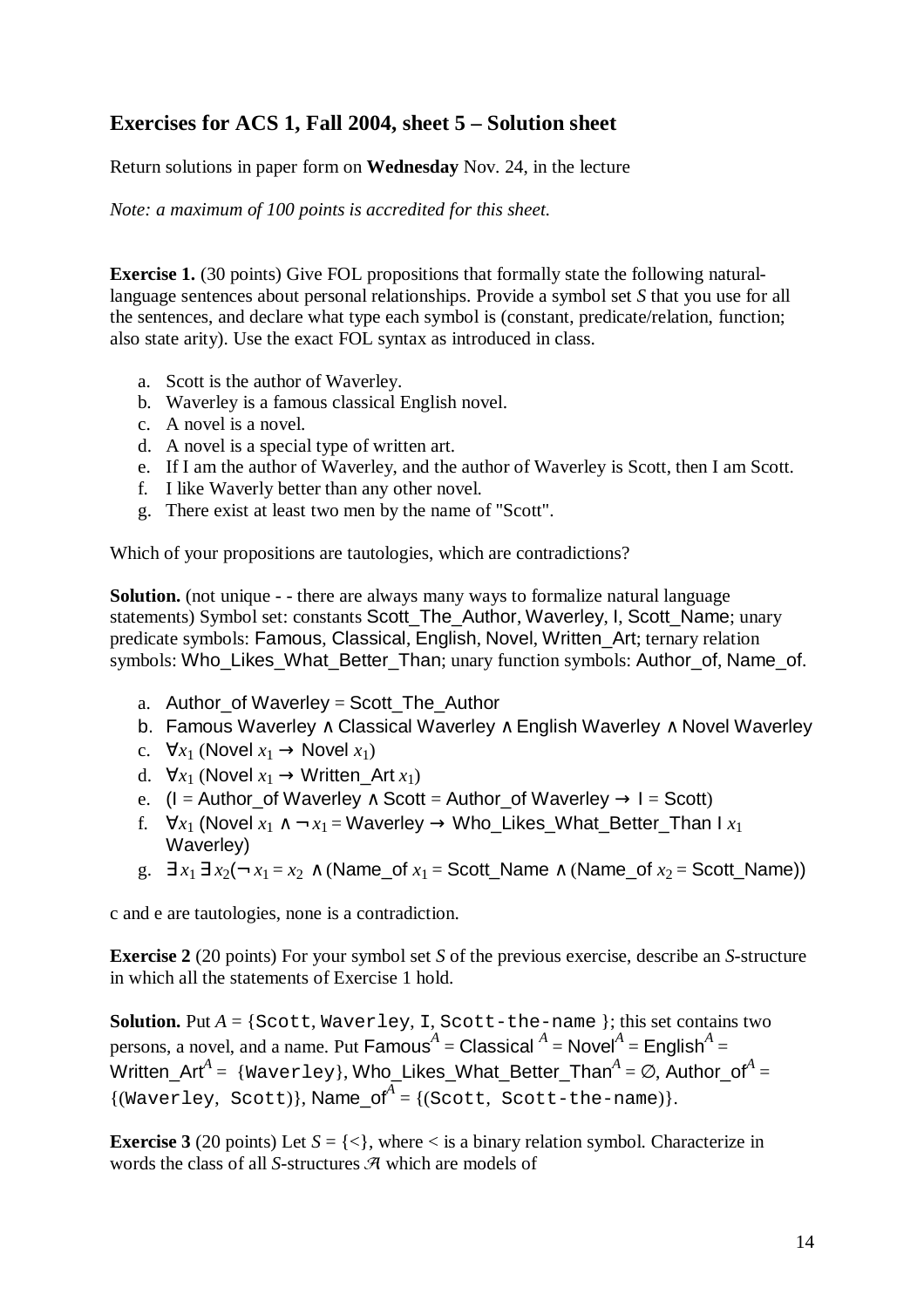$$
\varphi = \forall x_1 \forall x_2 \forall x_3 ((( (\neg x_1 = x_2 \land \neg x_2 = x_3) \land \neg x_1 = x_3) \land \neg x_1 x_2) \land \neg x_2 x_3) \rightarrow \neg \neg x_3 x_1)
$$

and give two concrete *S*-structures, one of which is a model of ϕ and the other isn't. Present your structures (i) in an intuitive graph-like representation, (ii) formally as sets. How many non-isomorphic models does ϕ have?

**Solution.** The models of  $\varphi$  are exactly those  $\{\langle\}\$ -structures that contain no  $\langle\langle\cdot\rangle\rangle$ -cycle of length 3. The simplest *S*-structure that is a model of ϕ is given by a singleton set *A* and empty <, that is,  $A = \{a\}$  and  $\lt^A = \emptyset$  (graph-like representation: a single point). The simplest *S*-structure that is not a model of  $\varphi$  is an isolated 3-cycle of <, that is,  $A = \{a, b, c\}$  and  $\langle A = \{(a,b), (b,c),$ (*c*,*a*)}:



**Exercise 4** (20 points) For  $S = \{ \langle \rangle \}$  design a proposition  $\varphi$  such that any model of  $\varphi$  is isomorphic to the 3-cycle  $\mathcal{A} = (A, <sup>A</sup>) = (\{a, b, c\}, \{(a,b), (b,c), (c,a)\})$ . Note: Questions of this kind – find propositions that characterize structures up to isomorphism – are quintessential in the analysis of mathematical axiom systems; an entire, highly active field of logics called "model theory" is mainly concerned with questions of this kind.

**Solution:**  $\varphi$  is the conjunction of a proposition  $\varphi_1$  that states that any model has exactly three elements, and of a proposition  $\varphi_2$  that states that there exist three elements that occur in a  $\lt$ cycle:

$$
\varphi_1 = \exists x_1 \exists x_2 \exists x_3 (((\neg x_1 = x_2 \land \neg x_2 = x_3) \land \neg x_1 = x_3) \land \forall x_4 ((x_4 = x_1 \lor x_4 = x_2) \lor x_4 = x_3))
$$
  
\n
$$
\varphi_2 = \exists x_1 \exists x_2 \exists x_3 (((((((((< x_1 x_2 \land < x_2 x_3) \land < x_3 x_1) \land \neg < x_1 x_1) \land \neg < x_1 x_3) \land \neg < x_2 x_2)
$$
  
\n
$$
\land \neg < x_2 x_1) \land \neg < x_3 x_3) \land \neg < x_3 x_2)
$$

**Exercise 5 a.** (20 points) Show that for any *S* and any *S*-expression  $\varphi$ ,  $\forall x \varphi \models \neg \exists x \neg \varphi$ .<br>  $\varphi$  (20 points) Show that for a ternary relation symbol  $B = \forall x \forall y \exists z E$   $\forall x \forall y B x z y$ **b.** (20 points) Show that for a ternary relation symbol *R*,  $\forall x \forall y \exists z Rxzy \in \exists z \forall x \forall y Rxzy$  does not hold does not hold.

**Solution. a. .** Let  $(\mathcal{A}, \beta) \models \forall x \varphi$  for some  $\mathcal{A}$  with domain *A*. We have to show that  $({\mathcal{A}}, \beta) \models \neg \exists x \neg \varphi$ . For all  $a \in A$  it holds that  $({\mathcal{A}}, \beta \frac{a}{x}) \models \varphi$ . That implies that for no  $a \in A$ it holds that not  $(\mathcal{A}, \beta \frac{a}{x}) \models \varphi$ , that is, there exists no  $a \in A$  such that  $(\mathcal{A}, \beta \frac{a}{x}) \models \neg \varphi$ , that is, it does not hold that there exists some  $a \in A$  such that  $(\mathcal{A}, \beta \frac{a}{x}) \models \neg \varphi$ , that is, it does not hold that  $({\mathcal{A}}, \beta) \models \exists x \neg \varphi$ , that is,  $({\mathcal{A}}, \beta) \models \neg \exists x \neg \varphi$ .

**b.** We give a counterexample, that is, an  $\{R\}$ -structure  $(A, R^A)$  where  $(A, R^A) \models \forall x \forall y \exists z Rxyz$  but not  $(A, R^A) \models \exists z \forall x \forall y Rxyz$ . There are many such<br>constructions of the state of the take  $A \in \mathbb{R}$  and shapes  $R^A$  to be the relations counterexample structures. One is to take  $A = \mathbb{N}$  and choose  $R^{\mathbb{N}}$  to be the relation  $R^{\mathbb{N}} = \{(k,l,n) \in \mathbb{N}^3 : l \le l \le n \text{ or } l > l > n\}$  that is a *Rh*ly means that *l* lies between *h* and *l* Then algority  $\in \mathbb{N}^3 \mid k \le l \le n$  or  $k \ge l \ge n$ , that is, *Rkln* means that *l* lies between *k* and *l*. Then clearly  $(\mathbb{N}, R^{\mathbb{N}})$  ⊧  $\forall x \forall y \exists z Rxyzy$  but not  $(\mathbb{N}, R^{\mathbb{N}})$  ⊧  $\exists z \forall x \forall y Rxyzy$  (because there exists no natural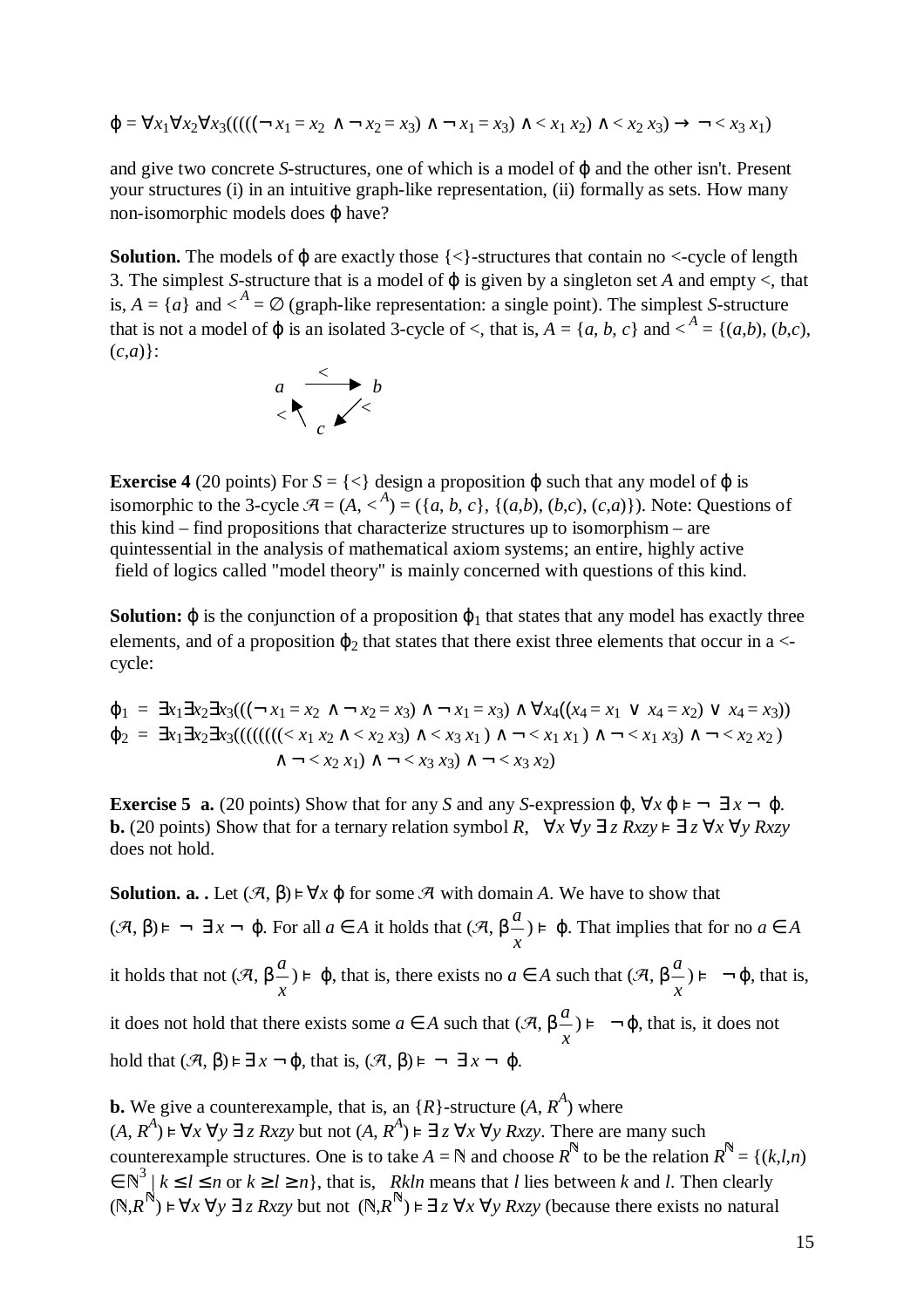number that lies between all possible choices of two natural numbers – for instance, 1 does not lie between 6 and 8.)

# **Exercises for ACS 1, Fall 2004, sheet 6**

Return solutions in paper form on Friday Dec. 03, in the lecture

*Note: a maximum of 100 points is accredited for this sheet.* 

**Exercise [1](#page-15-0).** Here is a famous photo<sup>1</sup>:





*No solution given, because possible solutions are extremely varied.*

**Exercise 2.** You know *many* facts that can easily be expressed in FOL. A *base fact* is a fact that is not logically entailed by other facts that you know. **(a, 10 points)** Give one example of a base fact from your personal knowledge and argue informally that it is a base fact. **(b, 20 points)** Give an estimate of the number of base facts that you know, and explain the reasoning behind your estimate. [Background of this exercise: in Artificial Intelligence, *knowledge bases* for *expert systems* are essentially large collections of base facts from some specific domain of expertise]

*No solution given, because possible solutions are extremely varied.*

<span id="page-15-0"></span> $\overline{a}$ <sup>1</sup> <http://www.dienes-and-dienes.com/Cartier-Bresson.html>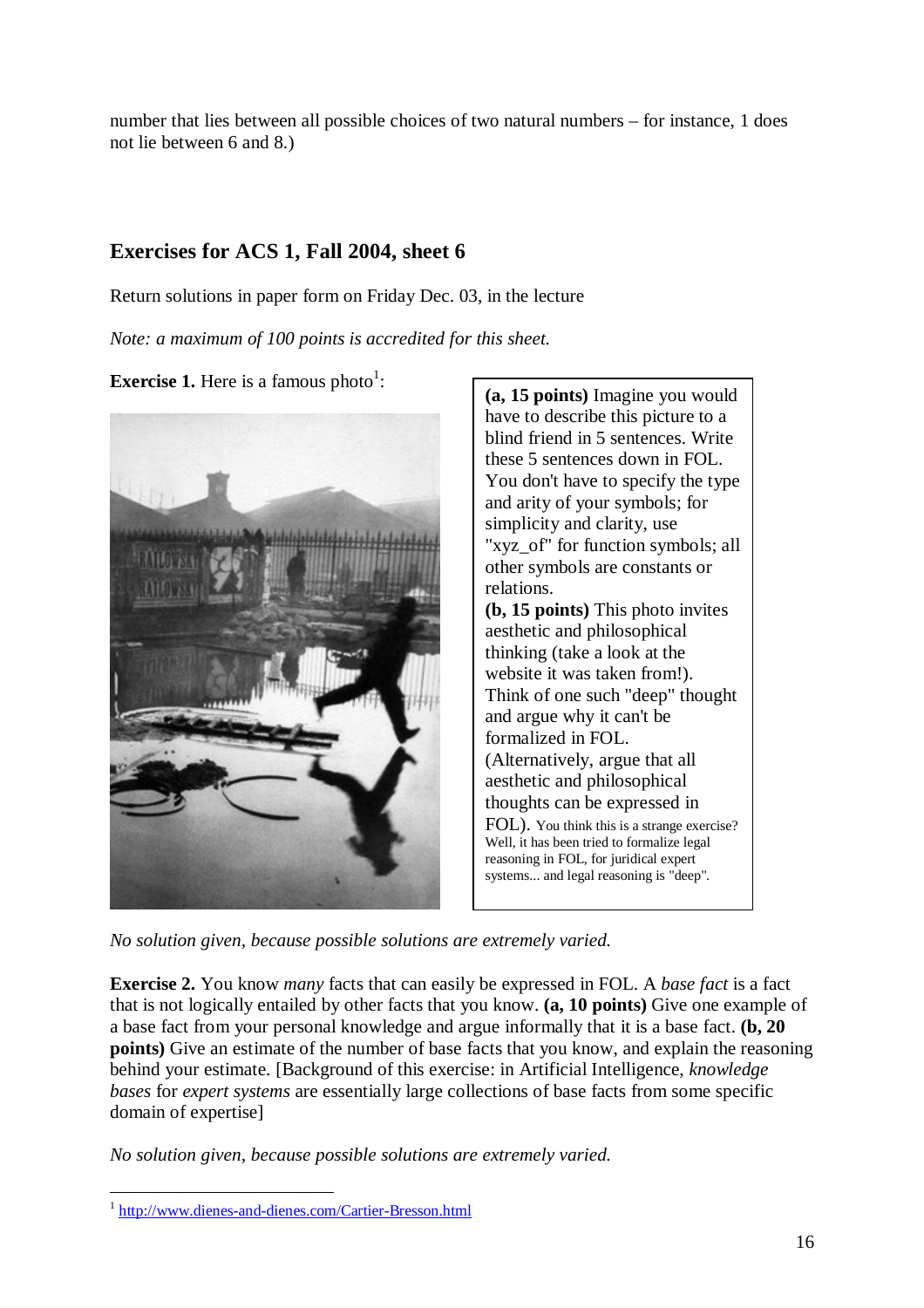**Exercise 3.** (20 points) Consider the following propositions which express that the binary relation *R* is an equivalence relation:

$$
\varphi_1 = \forall x Rxx \qquad \qquad \varphi_2 = \forall x \forall y (Rxy \rightarrow Ryx) \qquad \qquad \varphi_3 = \forall x \forall y \forall z ((Rxy \land Ryz) \rightarrow Rxz)
$$

Show that none of these propositions is entailed by the others by presenting {*R*}-structures that are models of two of the propositions, but not of the third.

#### **Solution.** Here is one possibility.

(i) A model of  $\varphi_2$  and  $\varphi_3$  but not of  $\varphi_1$ :  $\mathcal{A} = (\{1\}, \emptyset)$ (ii) A model of  $\varphi_1$  and  $\varphi_3$  but not of  $\varphi_2$ :  $\mathcal{A} = ({1,2}, {1,1}, {1,2}, {2,2})$ (iii) A model of  $\varphi_1$  and  $\varphi_2$  but not of  $\varphi_3$ :  $\mathcal{A} = (\{1,2,3\}, \{\{1,1\},\{2,2\},\{3,3\},\{1,2\},\{2,1\},\{2,3\},\{3,2\})$ 

**Exercise 4.** (30 points) A DFA can be seen as a structure  $\mathcal{D} = (A, S^A, Q^A, F^A, \delta^A, q_0^A)$ , where the carrier 4 consists of the states and symbols. S is a unary predicate (intention: S denotes the the carrier *A* consists of the states and symbols, *S* is a unary predicate (intention: *S* denotes the symbols), *Q* is a unary predicate (denoting the states*F* is a unary predicate (denoting the accepting states),  $\delta$ ,  $\delta$  is a binary function (denoting the transition function), and  $q_0$  is a constant symbol (denoting the start state). Give a collection  $\Phi$  of FOL propositions such that every finite *S*-structure  $\mathcal D$  is a model of  $\Phi$  iff  $\mathcal D$  corresponds to a DFA. In other works, axiomatize the DFAs in FOL. Explain each of your propositons in words.

**Solution.** Here is one possibility:

| $\forall x ((Sx \vee Qx) \wedge \neg (Sx \wedge Qx))$                                 | every thing must be either a state or a symbol |
|---------------------------------------------------------------------------------------|------------------------------------------------|
| $(\exists x \ Sx \land \exists x \ Qx)$                                               | state and symbol sets are not empty            |
| $Qq_0$                                                                                | the start state is actually a state            |
| $\forall x (Fx \rightarrow Ox)$                                                       | the accepting states are actually states       |
| $\forall x \forall y \forall z ((Qx \wedge Sy) \wedge \delta xy = z) \rightarrow Qz)$ | $\delta$ maps state-symbol pairs on states     |

*Note:* because in FOL we only know total functions, in any *S*-structure  $D$  the function  $\delta^A$  is totally defined. For the purposes of interpreting  $D$  as a DEA, it is not relevant which type  $\Omega$ totally defined. For the purposes of interpreting  $D$  as a DFA, it is not relevant which type of values  $\delta^4$  has on argument pairs that are not of type (state, symbol).

**Exercise 5. (10 points each)** Give a rigorous derivation of the following sequence rules:

**a.** 
$$
\frac{\Gamma \varphi \neg \varphi}{(\varphi \lor \neg \varphi)}
$$
 **b.**  $\frac{\Gamma \varphi \neg \varphi}{\Gamma \neg \varphi}$  **c.**  $\frac{\Gamma \varphi \neg \psi}{\Gamma \psi \neg \varphi}$ 

in the sequence calculus! (Notes: **b.** is the easiest. The sequence **a.** has empty antecedent  $\Gamma$  = ∅).

**Solution: a.**

| 1. | Φ<br>Φ                                           | (Pre)                 |
|----|--------------------------------------------------|-----------------------|
| 2. | $(\phi \vee \neg \phi)$<br>$\boldsymbol{\omega}$ | $(\vee$ Con a.) on 1. |
| 3. | $\neg \phi \neg \phi$                            | (Pre)                 |
| 4. | $\neg \phi \quad (\phi \lor \neg \phi)$          | $(\vee$ Con b.) on 3. |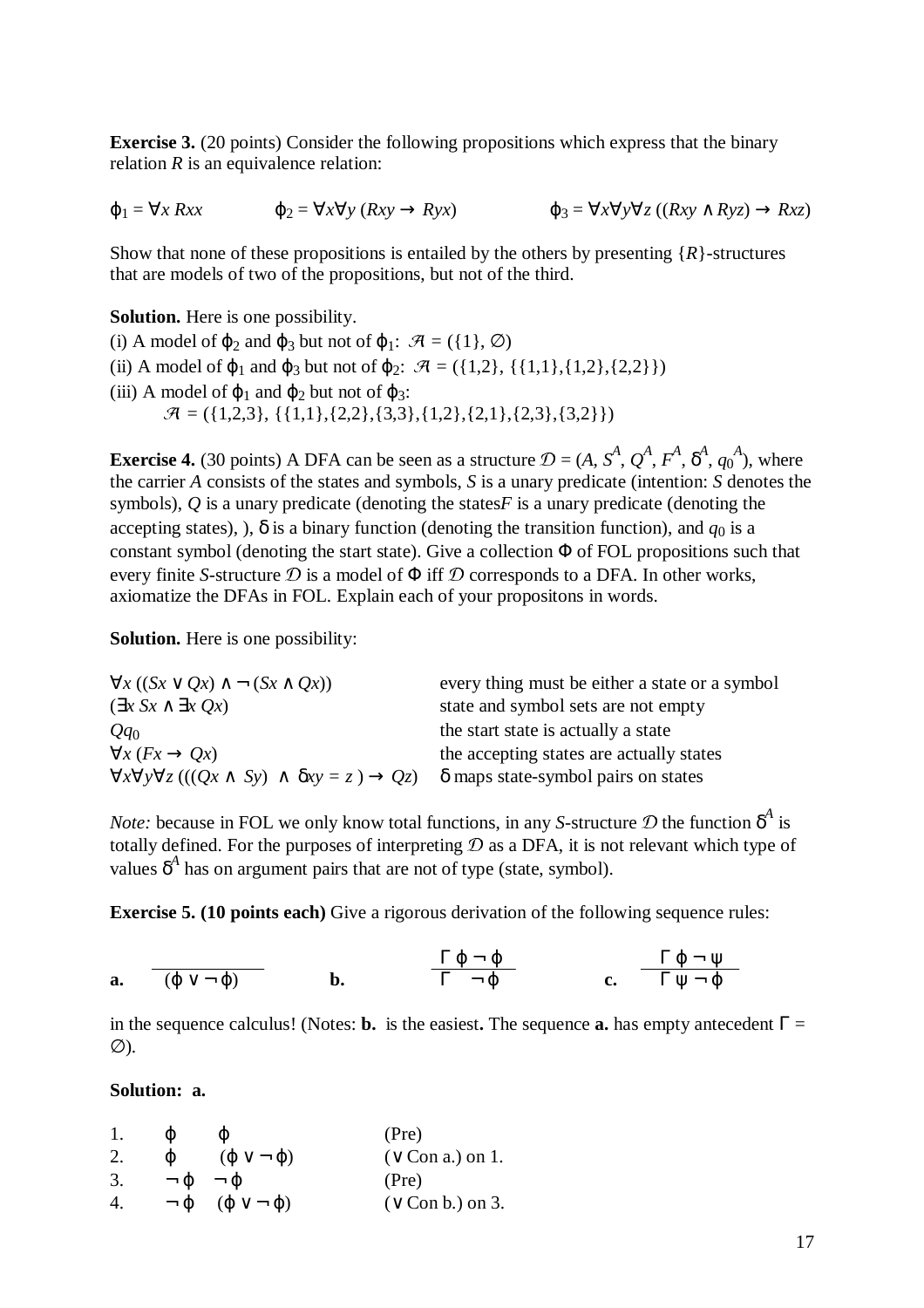| 5.                               | $(\varphi \vee \neg \varphi)$                                                                          |                                                                                                  | $(Cas)$ on 2. and 4.                                                                         |
|----------------------------------|--------------------------------------------------------------------------------------------------------|--------------------------------------------------------------------------------------------------|----------------------------------------------------------------------------------------------|
| b.                               |                                                                                                        |                                                                                                  |                                                                                              |
| 1.<br>2.<br>3.                   | $Γ$ φ<br>$\neg \phi$<br>$\Gamma \neg \phi \neg \phi$<br>$\neg \phi$<br>$\Gamma$                        |                                                                                                  | (premise)<br>(Pre)<br>$(Cas)$ on 1. and 2.                                                   |
| c.                               |                                                                                                        |                                                                                                  |                                                                                              |
| 1.<br>2.<br>3.<br>4.<br>5.<br>6. | $\Gamma \varphi$<br>$Γ$ $ψ$ $φ$<br>$Γ$ $ψ$ $φ$<br>$Γ$ $ψ$ $φ$<br>$\Gamma \Psi - \Phi$<br>$\Gamma \Psi$ | $\neg \psi$<br>$\Psi$<br>$\neg \Psi$<br>$\neg$ $\varphi$<br>$\neg$ $\varphi$<br>$\neg$ $\varphi$ | (Premise)<br>(Pre)<br>$(Ant)$ on 1.<br>$(Con)$ on 2. and 3.<br>(Pre)<br>$(Cas)$ on 4. and 5. |

*Advanced Computer Science 1* **Group A** Midterm, October 13, 2004

*Solution sheet* 

**1.** (15 points) Design a DFA that accepts  $L = \{w \in \{0,1\}^* | w = 00(1^{3n}) \text{ for some } n \ge 0\}.$ Present your DFA by a transition diagram.

\_\_\_\_\_\_\_\_\_\_\_\_\_\_\_\_\_\_\_\_\_\_\_\_\_\_\_\_\_\_\_\_\_\_\_\_\_\_\_\_\_\_\_\_\_\_\_\_\_\_\_\_\_\_\_\_\_\_\_\_\_\_\_\_\_\_\_\_\_\_



(all transitions that remain are not shown, they lead to dead state, likewise not shown)

**2.** (5 points) Give a regexp for the language from problem 1.

#### **Solution. 00**(**111**)\*

**3.** (20 points) Show that the language  $L = \{0^n 1^{2n} 2^{3n} \in \{0,1,2\}^* | n \ge 0\}$  is not regular.

**Solution.** Pumping lemma! Assume *L* is regular with pumping constant *k.* Consider *w =*  $0^k1^{2k}2^{3k} \in L$ . By PL,  $w = xyz$ , with  $|xy| \le k$ ,  $|y| > 0$ . Because  $|xy| \le k$ , *y* must consist entirely of 0's. By PL, then also  $0^{k-|y|}1^{2k}2^{3k} \in L$ , a contradiction.

**4.** (20 points) Show that if  $L \subseteq \{0,1\}^*$  is regular, then also  $L' = \{w \in L \mid |w| \leq 1 \text{ or the } \}$ second symbol of *w* is 1} is regular.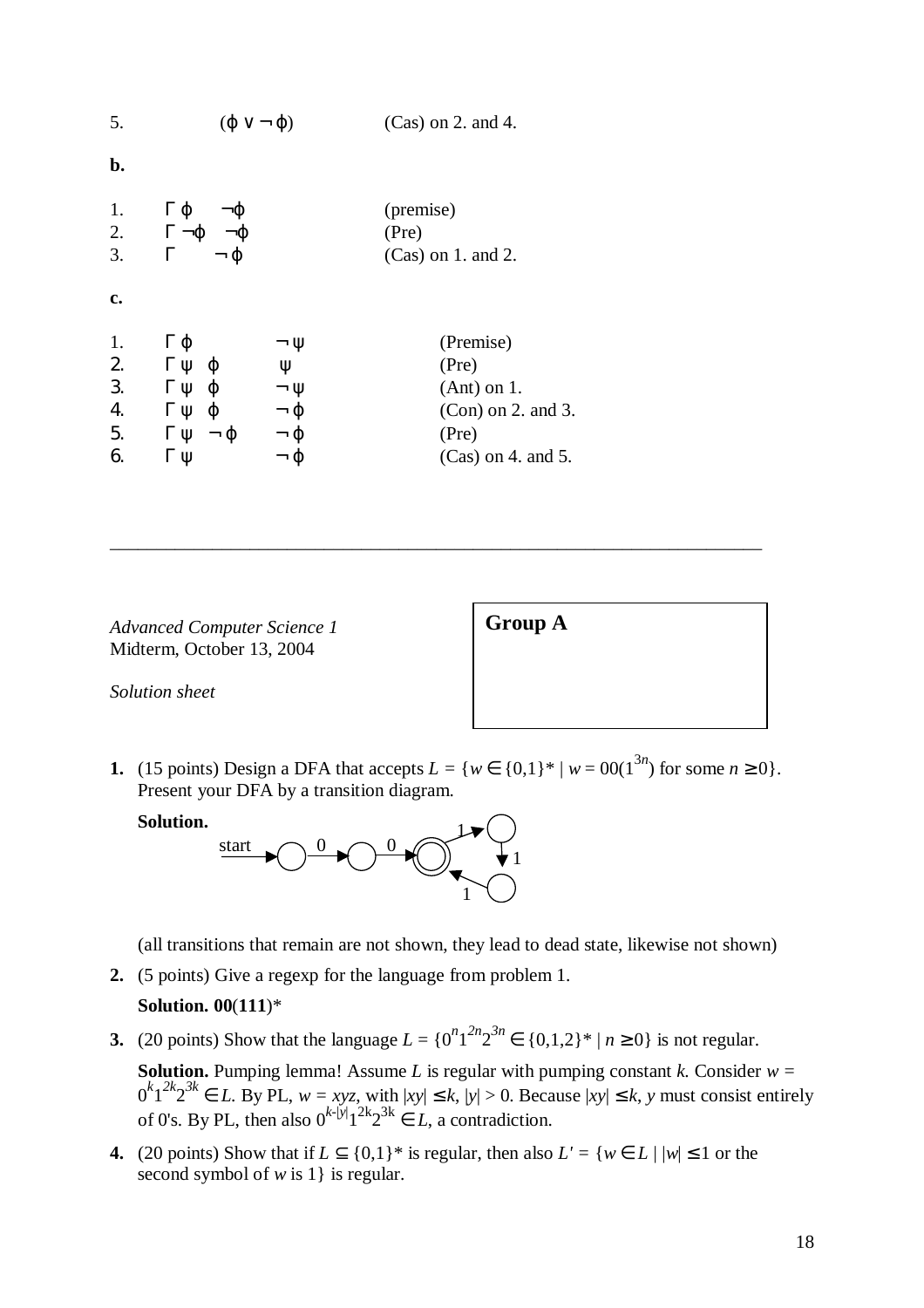**Solution.**  $L' = L \cap L_1 \cap L_2$ , with  $L_1 = \{w \in \{0,1\}^* \mid |w| \leq 1\}$  and  $L_2 = \{w \in \{0,1\}^* \mid |w|$  $> 1$  and the second symbol of *w* is 1. *L*<sub>1</sub> is finite and thereby regular. *L*<sub>2</sub> can clearly be represented by the regexp  $(0+1)1(0+1)^*$  and is thus also regular. Thus *L'* is the intersection of three regular languages and thereby regular.

**5.** (10 points) Give a CFG for the language from problem 1.

**Solution.** One possibility is  $S \to 00T$ ,  $T \to 111T$  | ε.

**6.** (30 points) Consider the toy shown in the figure below. A marble or a marshmallow can be dropped in at *A*. At the junctions there are levers  $x_1$ ,  $x_2$  which guide the dropped object to the left or to the right. When a (heavy) marble passes a lever, it flips direction after the object has passed, while a (leight) marshmallow doesn't affect the lever. Initially the levers are directed as in the figure. Denote a marble into *A* as input 0 and a marshmallow as input 1. A *winning sequence* of inputs is one where the last object dropped in comes out at *C*. Model this toy by a DFA that accepts the language of all winning 0/1-sequences. Specify your DFA by a transition table.



**Solution.** The important idea is to code DFA states by the possible flipstates of the two levers. Let *ll* code the situation where both levers direct objects to the left (as in the figure), *lr* code the situation where the first lever points left and the second right, and *rl* and *rr* accordingly. Furthermore, we must also code whether the previous input came out at *C*: we write, for instance, *ll+* for a toy state where currently both levers point left and the previous drop ended in *C*, an *ll-* if it came out elsewhere. *ll-* is also the start state. Here is the transition table:

| state | input $0$ | input 1 |                                              |
|-------|-----------|---------|----------------------------------------------|
| $ll-$ | $rr-$     | $ll-$   |                                              |
| $ll+$ | $rr-$     | $ll-$   | ; inaccessible from start state, superfluous |
| $lr-$ | $rl+$     | $lr+$   |                                              |
| $lr+$ | $rl+$     | $lr+$   |                                              |
| $rl-$ | $ll-$     | $r$ .   |                                              |
| $rl+$ | $ll-$     | $rl-$   |                                              |
| $rr-$ | $lr-$     | $rr-$   |                                              |
| $rr+$ | $lr-$     | $rr-$   | ; inaccessible from start state, superfluous |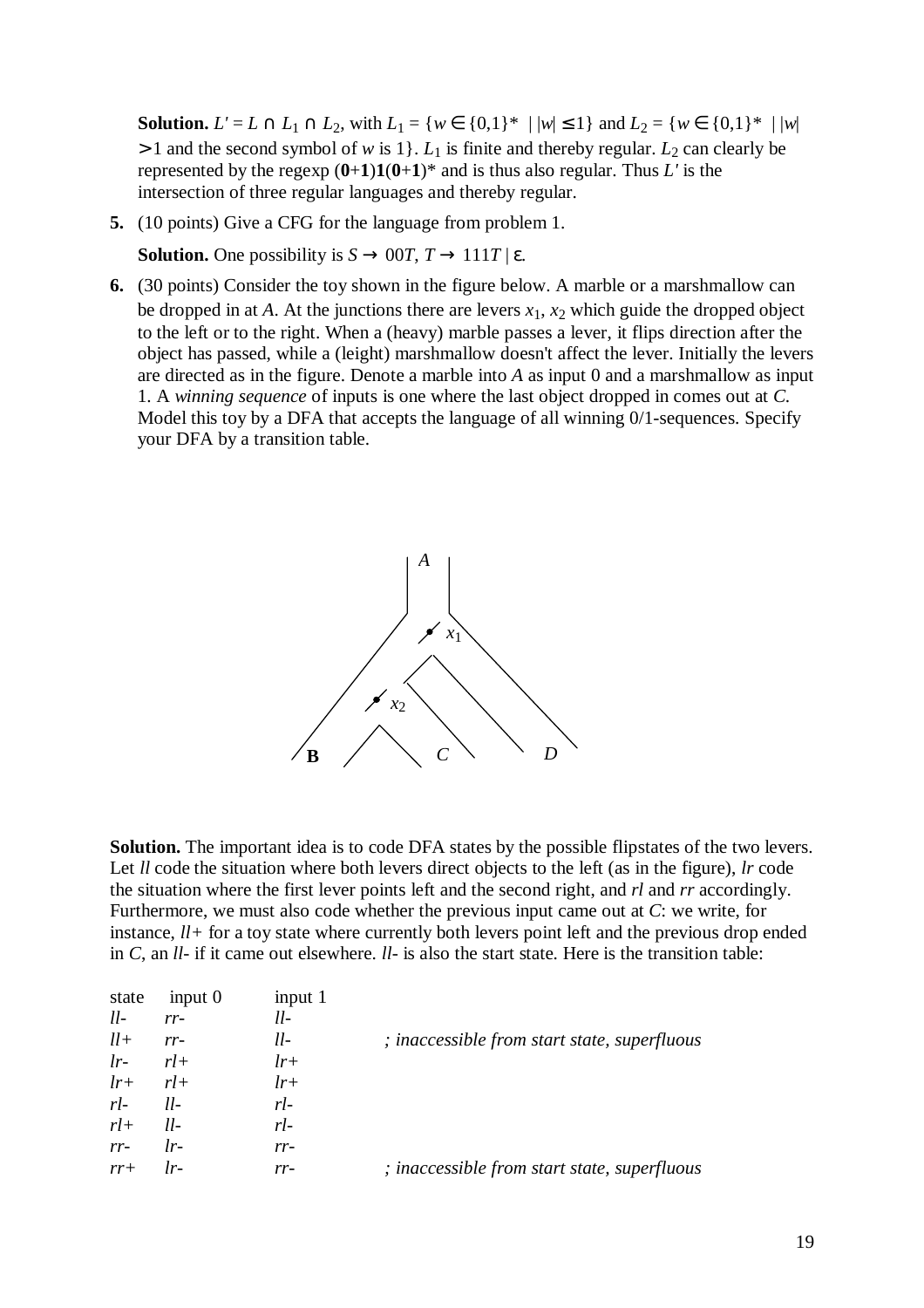Among these states, only *ll- rr- lr- rl+ rl- lr+* are accessible from the start state, the remaining two states are superfluous. The "+"-states are the accepting states.

\_\_\_\_\_\_\_\_\_\_\_\_\_\_\_\_\_\_\_\_\_\_\_\_\_\_\_\_\_\_\_\_\_\_\_\_\_\_\_\_\_\_\_\_\_\_\_\_\_\_\_\_\_\_\_\_\_\_\_\_\_\_\_\_\_\_\_\_\_\_

*Advanced Computer Science 1* **Group A**<br>Final December 14, 2004 Final, December 14, 2004

*Note:* points per problem reflect expected difficulty.

**Problem 1.** Show that the language  $L = \{0^n \in \{0\}^* | n \text{ is not of the form } n = a^a \text{ for some } a \in \mathbb{R} \}$ integer *a*} is not regular.

**Solution.** Assume *L* is regular. Then  $L^c = \{0^n \in \{0\}^* \mid n = a^a \text{ for some integer } a\}$  is also regular, because the regular languages are closed under complement. Let *m* be a pumping lemma constant for *L*<sup>c</sup>. Then  $0^{m^m} \in L$ . The P.L. implies that also  $0^{m^m+k} \in L$ , where  $1 \le k \le m$ . But  $m^m+k$  is not of the form  $a^a$ , bceause  $m^m < m^m+k < (m+1)^{(m+1)}$ , so  $0^{m^m+k} \notin L^c$ , a contradiction. Thus  $L^c$  is not regular and thereby neither is *L. Note:* for group B, similarly use the PL on the complement language.

**Problem 2.** Design an automaton (DFA, NFA or ε-NFA) *A* over the alphabet {0,1} such that (i) *L*(*A*) ∩ {0,1}<sup>4</sup> = {0101} and (ii) *L*(*A*) ∩ *L*((**10**)<sup>\*</sup>) is infinite.

**Solution.** The following DFA accepts only the word 0101 in its upper branch and the inifinite sublanguage *L*(**101010**(**01**)\*) of *L*((**10**)\*) in its lower.



**Problem 3.** Give a CFG for the language of the regexp **101010**(**11**)\*.

**Solution.**  $S \to 101010 | 101010A$ ,  $A \to 11 | 11A$  does it.

**Problem 4.** Let  $\Sigma$  be an alphabet. An ordered  $\Sigma$ -tree is a (possibly empty) finite ordered<sup>2</sup> tree whose nodes are labelled by symbols from  $\Sigma$ . Let  $\Sigma^T$  denote the set of all ordered  $\Sigma$ -trees. A

<span id="page-19-0"></span><sup>&</sup>lt;sup>2</sup> A tree is *ordered* if a linear ordering is declared for the childs of any node, that is, if they can be uniquely listed "from left to right".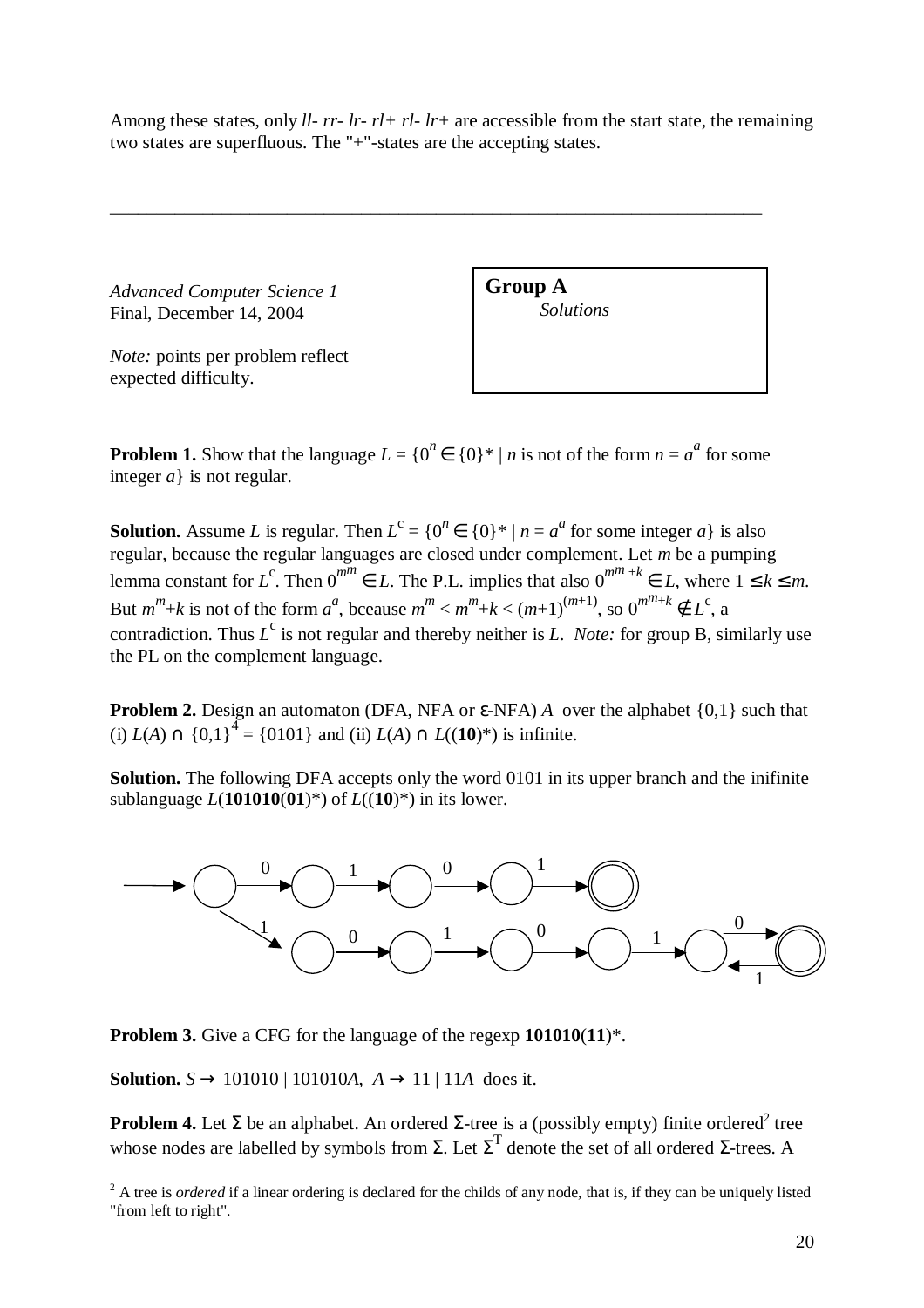*tree language<sup>3</sup>* over  $\Sigma$  is a subset of  $\Sigma$ <sup>T</sup>. Invent a generalization of context-free grammars that can describe tree languages and formally define the grammar and the tree language denoted by such a grammar. Demonstrate your definition by giving a concrete example of a tree grammar and a simple derivation of an ordered Σ-tree in that grammar. *Note.* The purpose of this problem is not to find "the correct" definition of tree grammars – you are free to invent what you find intuitive – but to demonstrate that you can distil intuitive concepts into formal definitions.

**Solution.** Here is one possibility:

**Definition** (tree grammars) A tree grammar is a quadruple  $G = (V, \Sigma, P, S)$ , where *V* is a finite set of variables,  $\Sigma$  is a set of terminals, *P* is a finite set of rules of the form  $A \to (\alpha, a)$  where  $\alpha \in (V + \Sigma)^*$  and  $a \in \Sigma$ , and  $S \in V$  is the start symbol. *P* must include at least one rule whose l.h.s. is *S*. *V* and  $\Sigma$  are disjoint.

**Definition.** (derivations and tree languages). For a tree grammar *G*, define a binary relation

 $\Rightarrow_G \subseteq (V + \Sigma)^T \times (V + \Sigma)^T$  by  $t \Rightarrow_G s$  iff *t* has a leaf node *n* labelled with a variable *A*, and  $A \rightarrow (\alpha, a) \in P$ , such that *s* is the same tree as *t* except that the node *n* is re-labelled with *a* and has as many new child nodes (each a leaf in *s*) as the length of  $\alpha$ , and these child nodes are labelled with the symbols from  $\alpha$ , from left to right. Let  $\Rightarrow^*_{G}$  be the transitive closure of  $\Rightarrow$ <sub>G</sub>. If  $t \Rightarrow^*$ <sub>G</sub> *s*, we say that *s* can be *derived* from *t*. We identify *S* with the single-node tree labelled by *S* and define *the tree language* of *G* by  $L(G) = \{t \in \Sigma^T | S \Rightarrow^* G t\}.$ 

**Example**: Let  $V = \{S\}$ ,  $\Sigma = \{a, f\}$ ,  $P = \{S \rightarrow (SS, f), S \rightarrow (\varepsilon, a)\}$ . Then

$$
S \Rightarrow_G \bigwedge_S^f \Rightarrow^*_{S} \qquad \bigwedge_A^f
$$

is a derivation of a Σ-tree in *G*.

 $\overline{a}$ 

**Problem 5.** List all subformulas and terms that occur in

$$
((Qx \lor \exists x \forall y (\neg Pffxa \rightarrow Qa)) \lor Rxxa),
$$

where *Q* is a unary predicate symbol, *P* is a binary predicate symbol, *f* is a unary function symbol, *a* is a constant symbol and *R* is a ternary predicate symbol. Determine for each occurrence of a variable whether it is free or bound.

**Solution.** The terms that occur are *a*, *x*, *y* (arguably, not rigoroously covered by our definitions), *fx*, and *ffx*. The subexpressions are *Qx*, *Pffxa*,  $\neg$ *Pffxa*,  $Qa$ ,  $(\neg$ *Pffxa*  $\rightarrow$   $Qa)$ ,  $\forall$ *y* (¬*Pffxa* → *Qa*), ∃*x* ∀*y* (¬*Pffxa* → *Qa*), (*Qx* ∨ ∃*x* ∀*y* (¬*Pffxa* → *Qa*)), *Rxxa*, ((*Qx* ∨ ∃*x* ∀*y*  $(\neg Pffxa \rightarrow Oa)$ )  $\vee Rxxa$ ). Free/bound occurrence, from left to right: *x* free, *x* bound [in *Pffxa*], *x* twice free [in *Rxxa*]. *y* does not occur at all according to our definition!

<span id="page-20-0"></span><sup>&</sup>lt;sup>3</sup> Tree languages are an important field of theoretical computer science with many applications; the concept of tree languages used in that field is slightly more involved (it uses symbols with arity) than the simplistic concept used here.